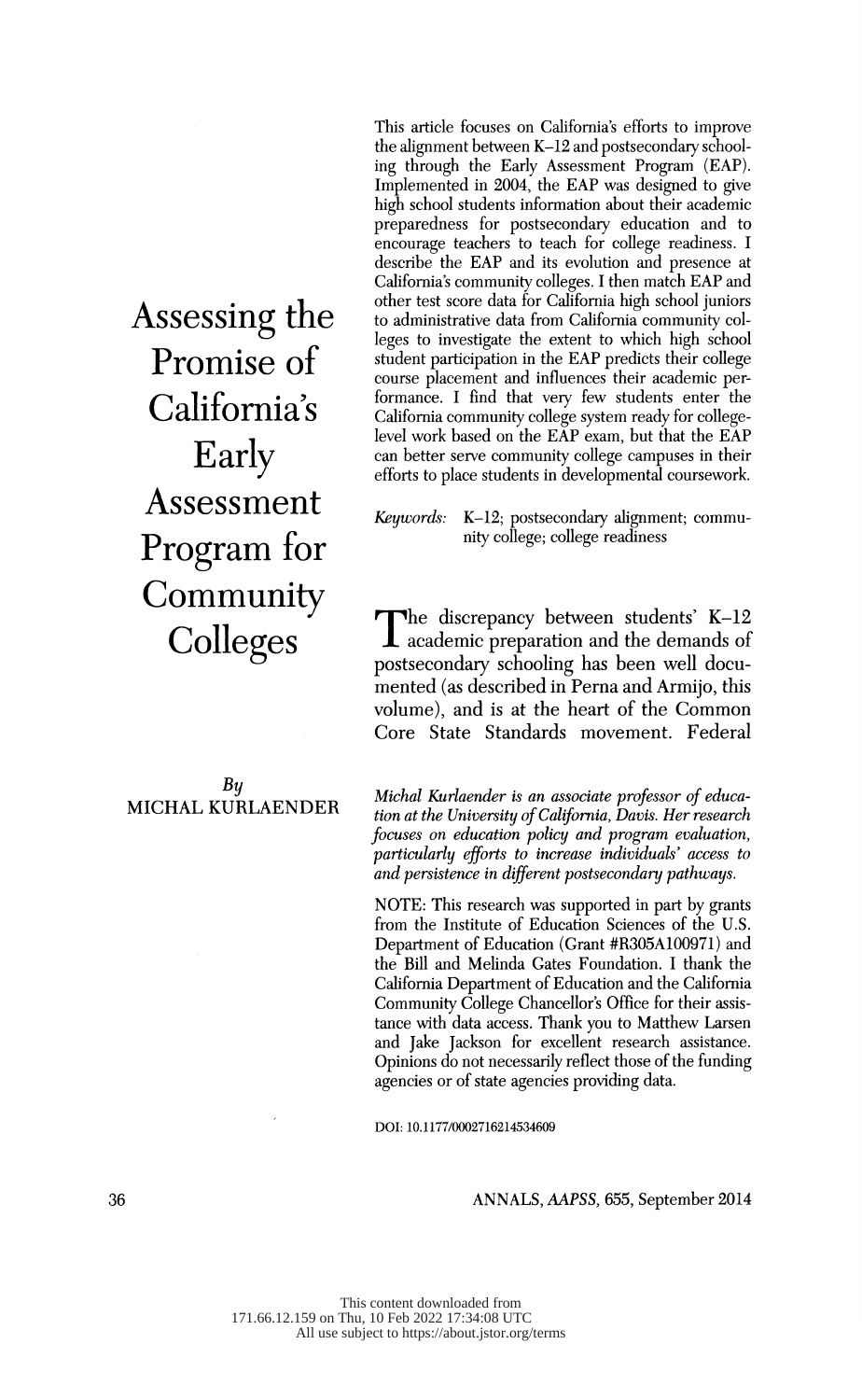funding under Race to the Top created two consortia to organize states in their attempts to improve **K-12** and higher education alignment through clear standards and new assessments. Currently, forty-six states have adopted these common standards and are working on implementing them.

Responsibility for improving college readiness falls primarily at the state level. Many states have implemented initiatives to improve students' pathways from K-12 into and through higher education (National Center for Public Policy and Higher Education 2009). For example, several states have raised curricular standards of high schools to better align with postsecondary entrance requirements. Venezia and Jaeger (2013) report that by 2015 nearly half of all states and the District of Columbia will have a default high school curriculum that includes four years of English and math; and at least three years of science, social science, or both. Michigan, for example, in 2006 adopted a comprehensive set of high school graduation requirements known as the Michigan Merit Curriculum. These requirements were designed to increase the rigor of high school coursetaking and better prepare Michigan students for postsecondary success (Dynarski et al. 2012). 1 Evaluating the evidence from existing efforts is critical, particularly in light of the implementation of Common Core State Standards.

This study focuses on California's efforts to improve college readiness through the Early Assessment Program (EAP). The EAP is an intervention designed to increase the quality of information about academic preparedness available to high school students. The purpose of this analysis is to understand how an increase in information about college readiness while in high school affects outcomes for students enrolled in California's 112 community colleges. The study addresses the following two research questions: Is EAP participation associated with improved outcomes among students enrolled at community colleges? and Is EAP participation predictive, above and beyond existing state standardized tests, of how high school juniors will fare at community college in terms of course placements and academic performance?

## Research and Policy Context

Given the high number of students who require remediation upon college entry, it is clear that the U.S. secondary school system does not align well with the expectations of colleges and universities (Hoffman, Vargas, and Venezia 2007; Kirst and Venezia 2004).<sup>2</sup> Why? Some fault the "wasted" senior year, during which many students experience less rather than more rigor in their academic program (Kirst 2000; National Commission on the High School Senior Year 2001). Others suggest that state performance standards are different from those required of students in higher education (Venezia et al. 2005). Still others point out that the current **K-12** accountability regime has focused on meeting basic competency, for example in high school exit exams, perhaps at the expense of meeting the expectations of postsecondary schooling ( Strong American Schools 2008; Achieve Inc. 2004). Recent policy efforts, such as Common Core State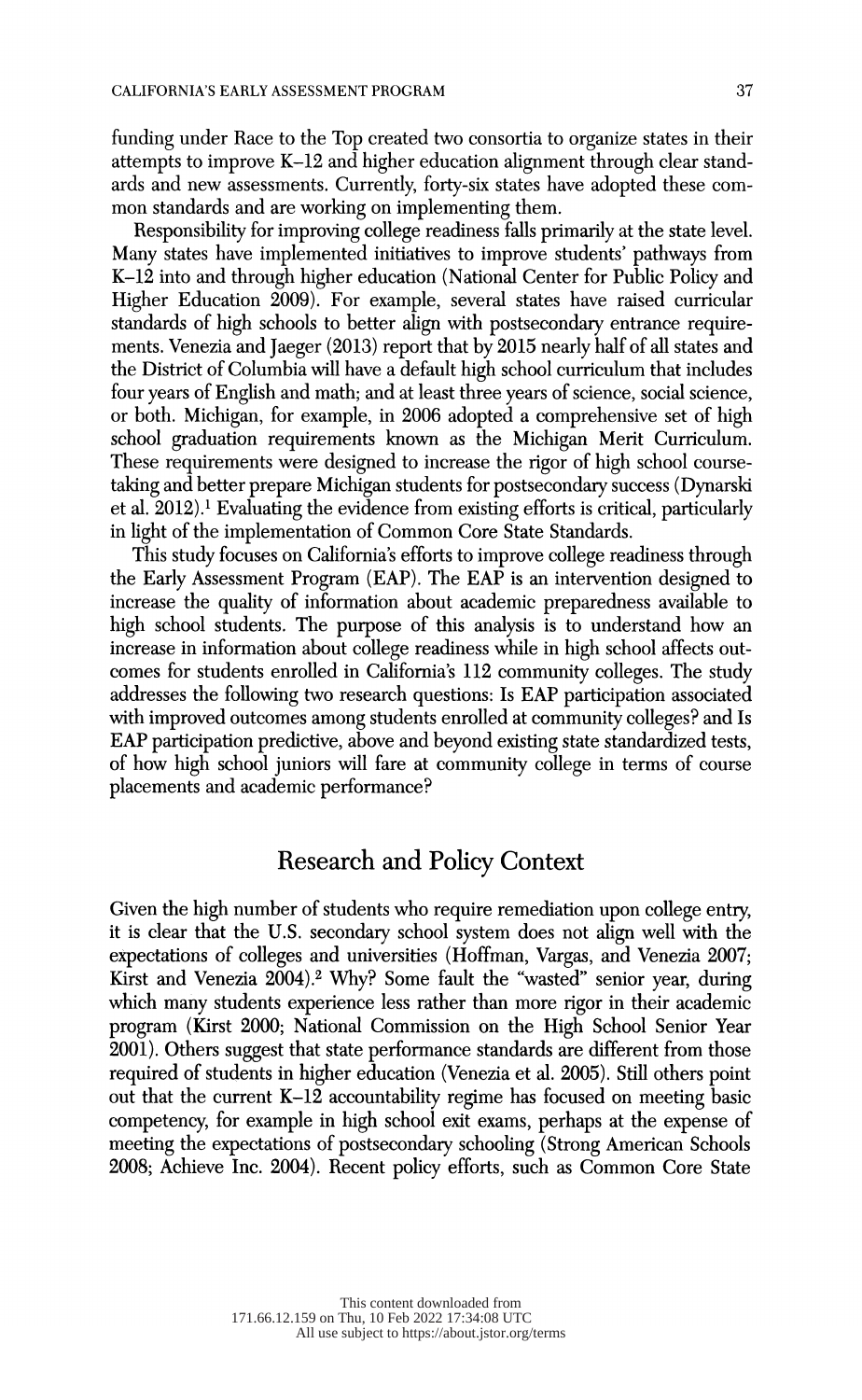Standards, aim to more explicitly address the misalignment between K-12 and postsecondary schooling.

Another explanation for the misalignment between high school and college may be the limited information students possess regarding what will be required of them to succeed in college (Conley 2010). A majority of high school studentsregardless of their academic performance-report that they will attend college. In fact, academic performance accounts for little of the variation in students' expected levels of educational attainment, suggesting that students' actual grades in school often do not correlate with their educational expectations (Reynolds et al. 2006). Despite a "college for all" culture, students, particularly those who would be the first in their family to attend college (that is, first-generation college students), often have little understanding of what it takes to succeed in higher education (Venezia and Jaeger 2013; Settersten and Ray 2010; Rosenbaum 2001; Deil-Amen and Rosenbaum 2002; Conley 2005; Venezia, Kirst, and Antonio 2004). Moreover, standards for academic success can vary widely between high school and college, and across colleges. This variation poses a significant challenge to students and policy-makers, the consequence of which is a great deal of confusion and even ignorance among students about the academic demands of college.

The consequences of misalignment are largely home by individual students who may experience discouragement from college placement exams and the additional developmental coursework necessary to catch up to college-level courses (Deil-Amen and Rosenbaum 2002; Person, Rosenbaum, and Deil-Amen 2006). However, there are also important consequences for the public, who subsidizes these developmental courses, and for the institutions that have to provide and monitor college readiness assessments, developmental coursework, and other supports (Phipps 1998; Strong American Schools 2008). Moreover, weak alignment between **K-12** and postsecondary schooling likely contributes to poor institutional outcomes, such as low retention and graduation rates. In sum, misalignment in college readiness creates inefficiencies for students, institutions, and the public.

Most colleges use a variety of approaches to determine student proficiency for college-level work. At four-year institutions, students can typically demonstrate proficiency using college entrance exams such as the SAT or ACT, or by meeting Advanced Placement (AP) thresholds. When entrance exam scores do not meet proficiency thresholds, students may be given assessments in math and English (reading and writing) to determine course placement (at some campuses these exams are given in addition to entrance exams). Such assessments and placement procedures are standardized in some public higher education systems but are institution- (or even department-) specific at others. Colleges use different assessments and different cutoffs for determining proficiency and the level of remediation necessary (Merisotis and Phipps 2000; Bettinger and Long 2009). At most four-year colleges, remediation takes the form of a one- or two-course sequence in math or English, respectively. At community colleges, however, students may be referred to developmental courses that may be three levels below college-level work (Bailey 2009; Grubb 2001).

Students are often not well informed about the assessment tests and their consequences (Venezia, Bracco, and Nodine 2010). In addition, for a variety of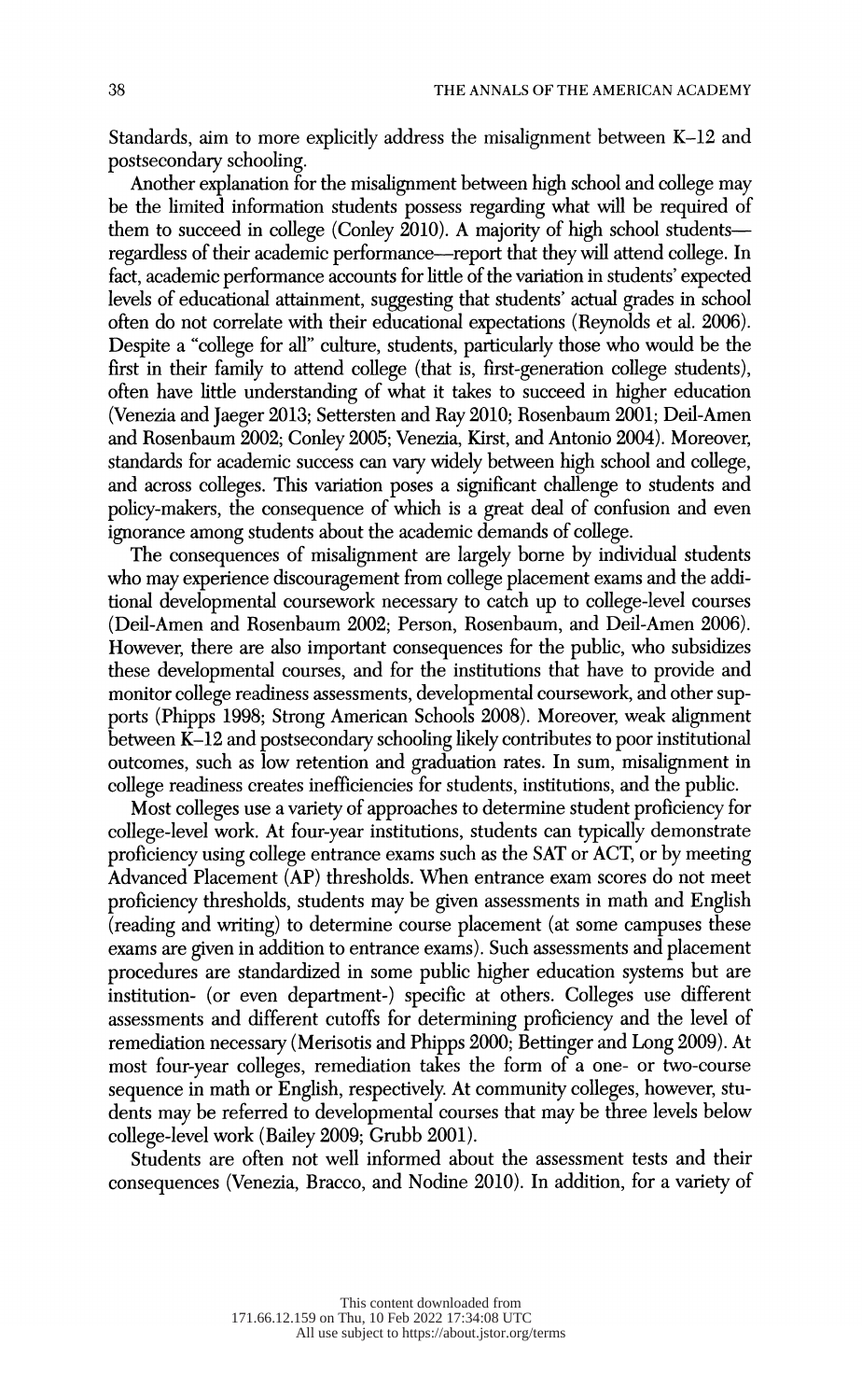reasons, many students referred to developmental courses do not complete them. First, some institutions do not force enrollment in developmental courses or make these courses a prerequisite for college-level courses, even for students who are directed into these courses following assessment. Evaluating data from the community colleges participating in Achieving the Dream, Bailey (2009) finds that 21 percent of students referred to developmental math and 33 percent referred to developmental reading do not enroll in these courses within three years of first registration. Second, some institutions, particularly community colleges and other institutions with great demand for developmental courses, do not offer enough sections of developmental skills courses to accommodate all students who need them. Finally, many students who enroll in developmental courses fail to complete them (Jenkins and Boswell 2002).

Assessing college readiness is not easy, and the standardized assessments typically used to place students in remediation have recently come under scrutiny (Scott-Clayton 2012; Scott-Clayton, Crosta, and Belfield 2012). Scott-Clayton, Crosta, and Belfield (2012) find that, although some students placed directly into college-level courses do not have the necessary skills to complete them, many students placed into math remediation could have earned at least a C or B in a college-level math course. Moreover, a growing number of remediation evaluation studies suggest that students placed in remedial/developmental courses rather than college-level courses do no better in performance or attainment (and at times fare slightly worse) than their counterparts doing college-level work (Bettinger, Boatman, and Long 2013; Kurlaender and Howell 2012). The absence of consistent positive outcomes for students just above the proficiency cutoff compared with students just below the proficiency cutoff implies that the assessments used for identifying remediation may not be useful or sufficiently nuanced to measure college readiness (Scott-Clayton 2012).

Common Core State Standards promises to better align high school curriculum with the expectations of college. Much earlier than this recent effort, though, California took strides in 2004 to better align K-12 to one segment of the postsecondary system-the California State University system-through the EAP. With robust political support, several years later the program was extended to the state's community colleges. The program has received much attention in the national conversation about college readiness. Its explicit goals are to improve the extent to which high school students, parents, and teachers are informed about students' college readiness; and to improve the academic alignment of the state's K-12 schools and its public postsecondary institutions, specifically the twentythree campuses of the California State University system and the California community colleges.

# California's Early Assessment Program<sup>3</sup>

The EAP is an academic preparation program developed by the California Department of Education (CDE), State Board of Education, and California State University (CSU); the latter of which is the state's twenty-three-campus,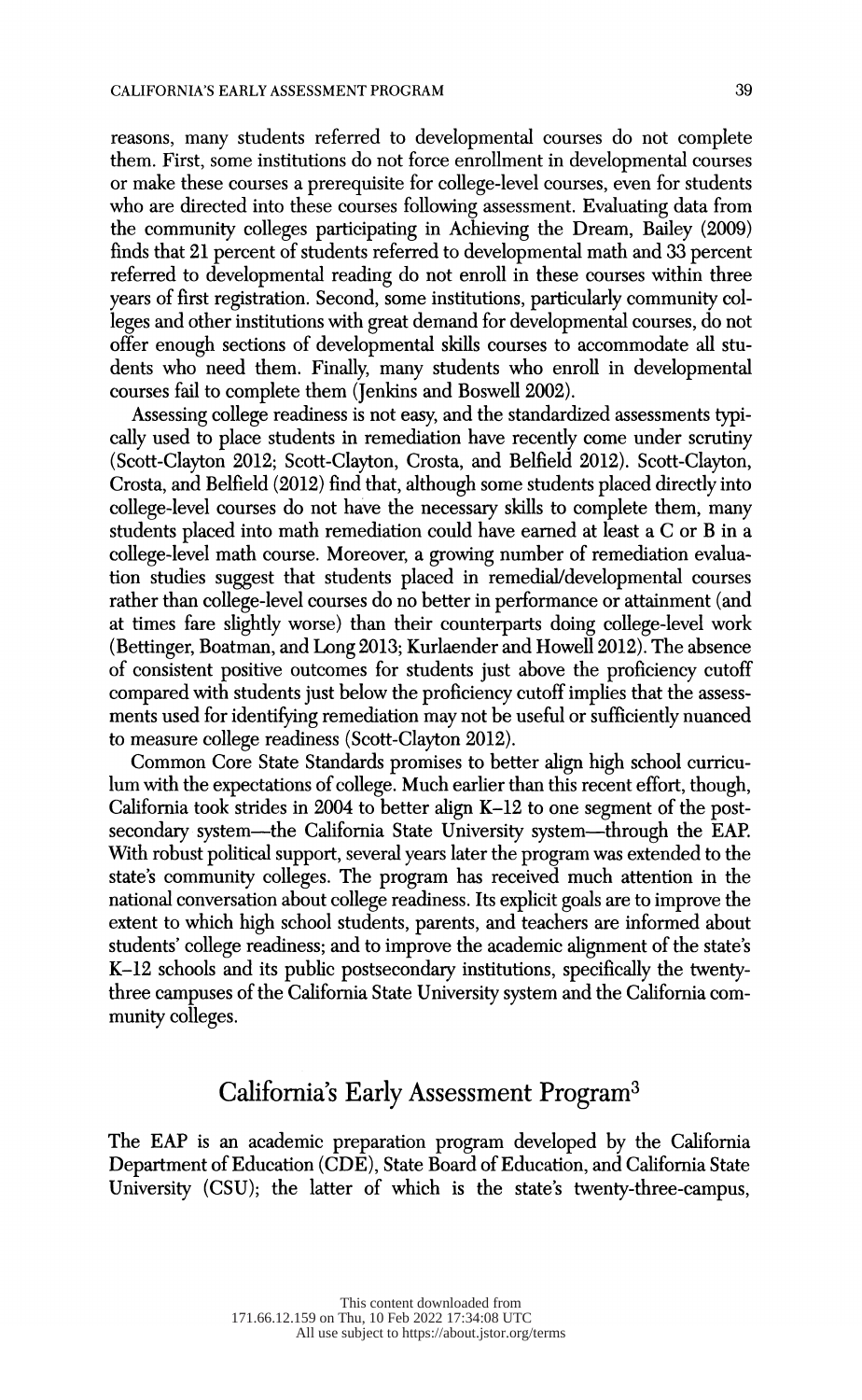broad-access four-year public higher education system. The development of EAP was motivated by a desire to increase the English and math proficiency of entering freshmen at CSU campuses, thereby reducing high system-wide remedial course-taking rates.

The three explicit goals of the EAP are to: (1) identify high school students *before* their senior year who need additional coursework or preparation in English and/or mathematics to succeed at a CSU; (2) provide high school students, parents, teachers, and administrators with information about students' college readiness, and then partner to increase the quality of academic preparation; and (3) motivate high school students to take steps in their senior year to achieve readiness for college-level work. The program has three components: testing in the eleventh grade to identify academic preparation; a professional development component to aid high school teachers in facilitating improved college readiness among their students; and supplemental preparation for students in their senior year. All three components of the program are voluntary.

The primary component of the program (and the primary focus of this analysis) is an early assessment of English and math skills for eleventh graders that began in spring 2004. The EAP test consists of fifteen optional multiple-choice questions on the mandatory California Standards Tests (CST) in eleventh grade English and mathematics (and a separate essay in English). These additional test items were developed jointly by CSU and K-12 faculty to reflect both California high school standards and CSU placement standards. Composite scores from the exam are computed based on a subset of forty-five to fifty-five of the existing CST questions augmented with the fifteen additional EAP items and an essay.

Students who elect to complete the additional test items receive a letter the summer before their senior year in high school with one of two main messages in English and math, respectively. If their scores exceed an upper threshold, they are exempt from assessment for remedial coursework at CSU. Students whose scores fall below a lower threshold are considered nonexempt from the remediation placement exams when they arrive as freshmen. (The EAP is not the only way to gain exemption from the CSU placement exam and/or avoid remedial coursework; exemption may alternatively be earned through sufficiently high SAT, ACT, or relevant AP test scores.) While there is only one threshold in English to distinguish the exempt and nonexempt outcomes, the mathematics EAP also includes a middle-range for scores that yields an outcome of exempt conditional on completing certain courses during the senior year in high school with a grade of "C" or higher. (Recent revisions to the EAP have added a conditional exempt set of courses in English that were applied to high school juniors starting in 2012.) Students who do not meet the exemption threshold are advised about what courses to take in their senior year and can access additional resources provided by CSU to improve their readiness for college-level coursework following high school graduation. 4

What is the evidence on the effectiveness of the EAP on student outcomes? Howell, Kurlaender, and Grodsky (2010) find that the introduction of the EAP reduced English remediation rates of first-time freshmen by about 6 percentage points and by about 4 percentage points in math for participating students at one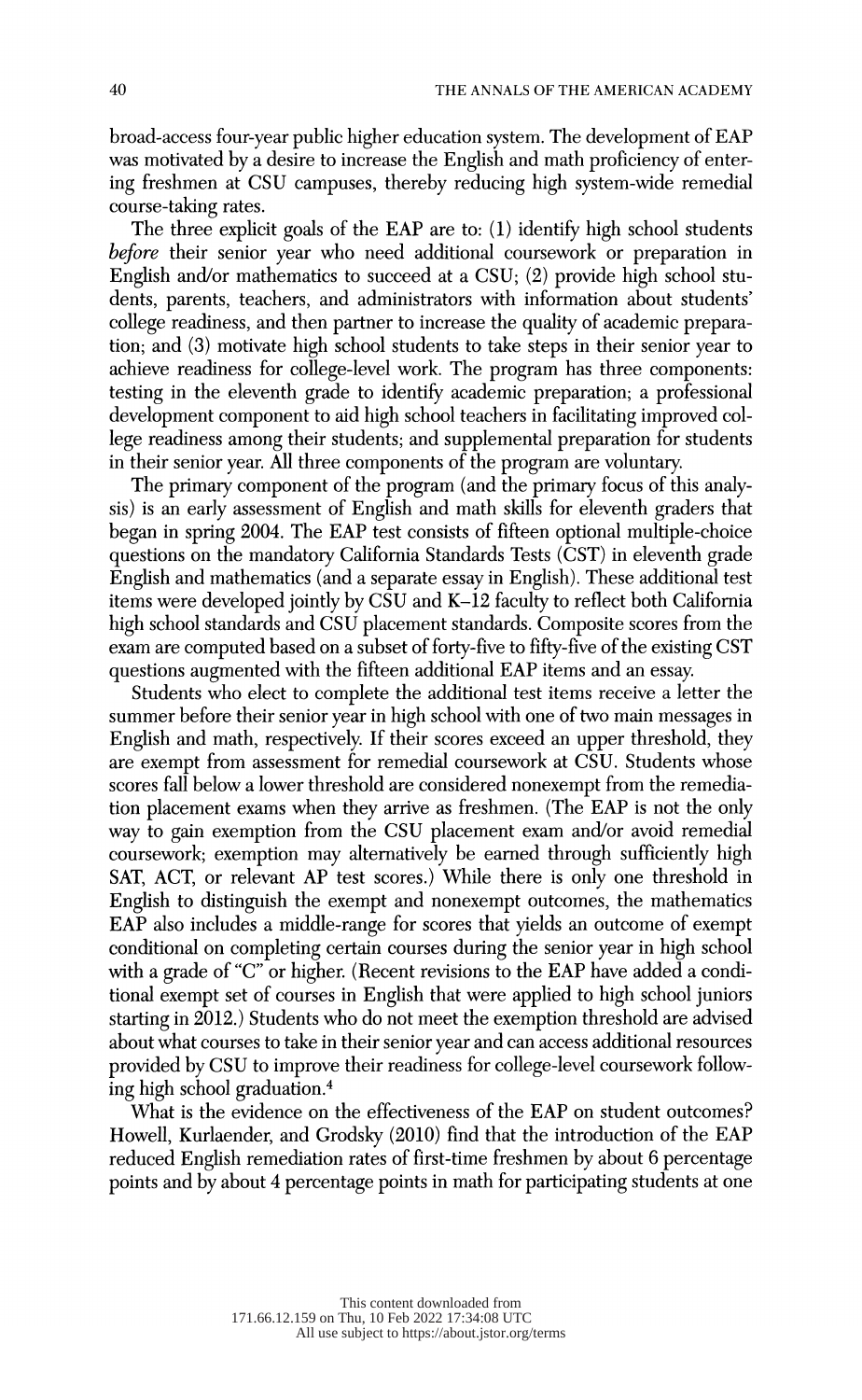CSU campus. More recent evidence exploring EAP effects statewide suggests a similar, albeit more modest, reduction in remediation rates overall, finding a 2 to 3 percentage point decline in remediation (Kurlaender et al. 2013). Additional work on the EAP is investigating the potential mechanisms for these reductions (Jackson 2013), and the impacts of other components of the program. One current study is examining the professional development component focused on expository reading and writing with California high school English teachers. This program component may be particularly important, given that teachers (often under pressure to teach to high school standards) may also be out of touch with college expectations and/or lack the supports to better align their content and instruction to the expectations of college.<sup>5</sup>

In 2008, Governor Arnold Schwarzenegger signed Senate Bill 946, which allowed California's community colleges to implement the EAP.<sup>6</sup> As of January 2013, seventy-one community colleges have indicated that they will accept EAP test results, agreeing to waive local assessment tests for exempt students who score "college ready" on the EAP.<sup>7</sup> At the time of this writing, several other community colleges are in active discussion with their faculty about accepting EAP test results.

The EAP's expansion to community colleges was not seamless (Policy Analysis for California Education 2012). Different public postsecondary systems (such as the CSU and California community college system) are often not well aligned in their expectations or assessments of college readiness. Despite the 2008 Senate bill, EAP take-up at the community colleges has been fragmented, with some colleges adopting the EAP assessments early and others still not accepting them. Moreover, math and English departments across adopting community colleges often handle developmental assessments and coursework differently and have varying levels of support for the CSU-initiated metric for college readiness (Policy Analysis for California Education 2012). Although it may be too early to determine the overall effects of adopting the EAP on the need for remediation at the community colleges, this analysis takes advantage of data on those who participated in EAP as juniors and who ultimately enrolled at community colleges to tease out the potential impacts of the program for the community college system.

## Research Design

This analysis employs detailed individual-level administrative data from the California Community College Chancellor's Office and the CDE. Specifically, I match EAP and other standardized test score data for California high school juniors (made available from the CDE) to detailed data about first-year coursetaking behavior across the 112 California community colleges (made available by the California Community College Chancellor's Office). Although the EAP was not applied to community colleges until 2010 via State Senate Bill 946, I can observe students' EAP test participation in prior years, and, as such, can assess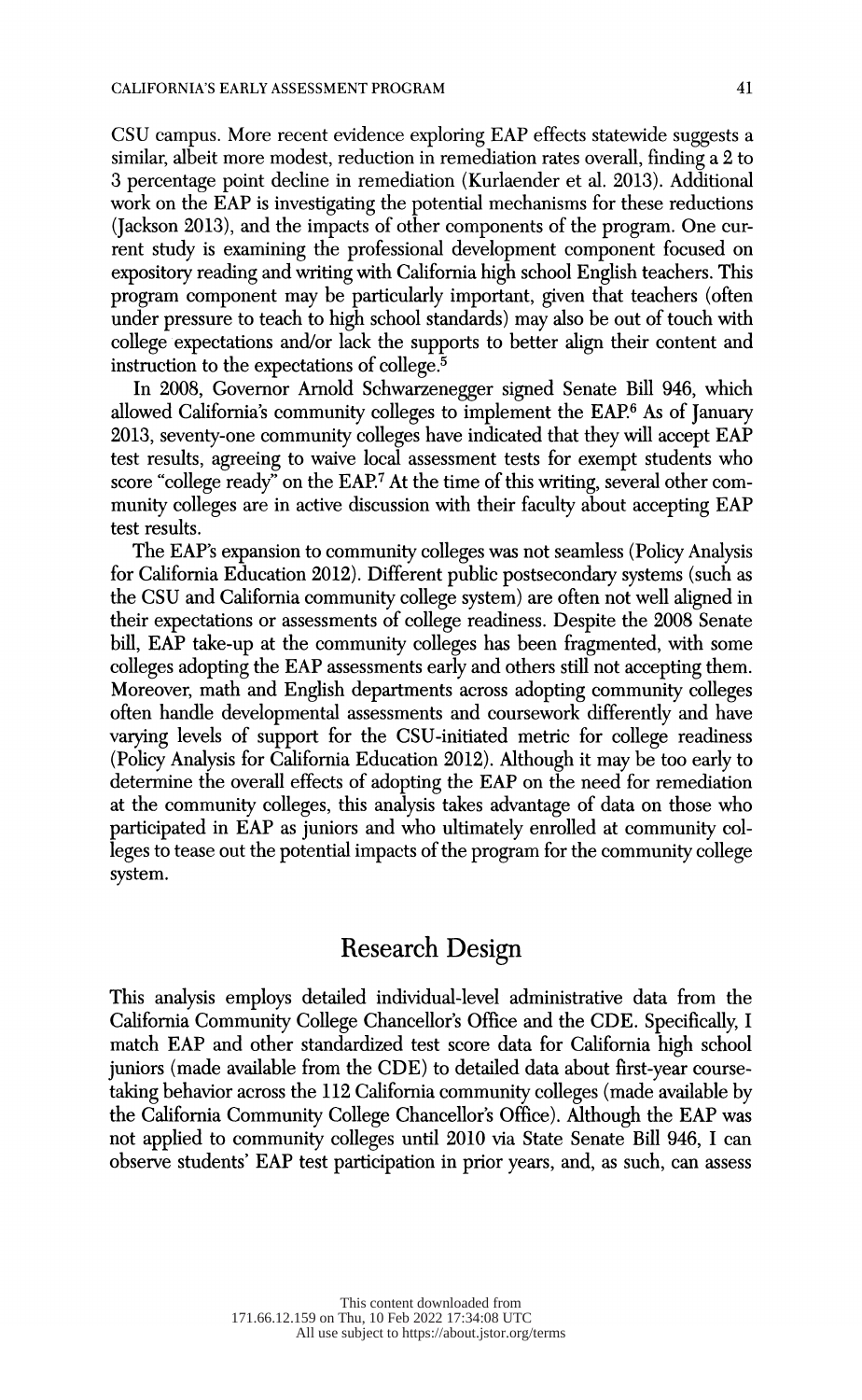the extent to which participation in EAP and EAP test results are associated with students' later postsecondary outcomes.

The analytic sample is constructed through the following steps. First, I limit the sample to students ages 17 to 19 who completed high school. Next, I restrict the sample to those enrolled in two or more nonoccupational courses at the community college. Finally, since California does not have an individual identifier that follows students from K-12 to postsecondary schooling, I match each of the community college records to the CDE dataset of the census of California's high school juniors based on last name, first name, date of birth, high school attended, and cohort, obtaining roughly a 73 percent match rate (consistent with similar studies conducted by the California Community College Chancellor's Office matched to **K-12** data). I repeat these procedures for fall freshmen cohorts in academic years 2004/05 through 2008/09. I observe students in their first two terms on the measures described below.

#### *Measures*

I examine the influence of the EAP in two ways: participation in EAP in English and math, respectively, and actual EAP exemption status. I also include a set of control variables, including student demographics (e.g., race/ethnicity, gender, and first-generation college student) and prior academic achievement on California's state standardized tests available from the CDE. I also control for cohort affiliation to capture any other temporal dimensions in both EAP participation and community college outcomes. <sup>8</sup>

I explore the potential influence of the EAP on two broad outcomes: course placement and performance. I capture course placement in a multitude of ways: whether units/courses attempted are degree applicable, UC and CSU transferable (i.e., transferable to California's four-year public university systems), and identified as "basic skills" by the Chancellor's Office (i.e., developmental courses in English and math).9 Academic performance is measured by grade point average (GPA).1° Table 1 includes the summary statistics (means and standard deviations) for the outcomes explored.

As detailed above, the analytic sample includes five cohorts of first-time freshmen at community colleges that were matched from their junior-year attendance at a California public high school. Students in the sample enrolled in an average of nine courses across their first two terms, and five to six of the courses are UC and/or CSU transferable. Looking at course placement as a percentage of total courses, 69.5 percent and 59.7 percent of courses students enrolled in were CSU and UC transferable, respectively. Overall, about 4 percent of the courses firsttime freshmen were enrolled in at California's community colleges are deemed Math Basic Skills and 7 percent are designated English Basic Skills. These relatively low rates of basic skills course-taking do not necessarily suggest that students are, on average, not required to take developmental coursework when they arrive at community college; the percentages also reflect variability in developmental course offerings and compliance across California's 112 community colleges. Students' average first year GPA was 2.21 and was not different for UC/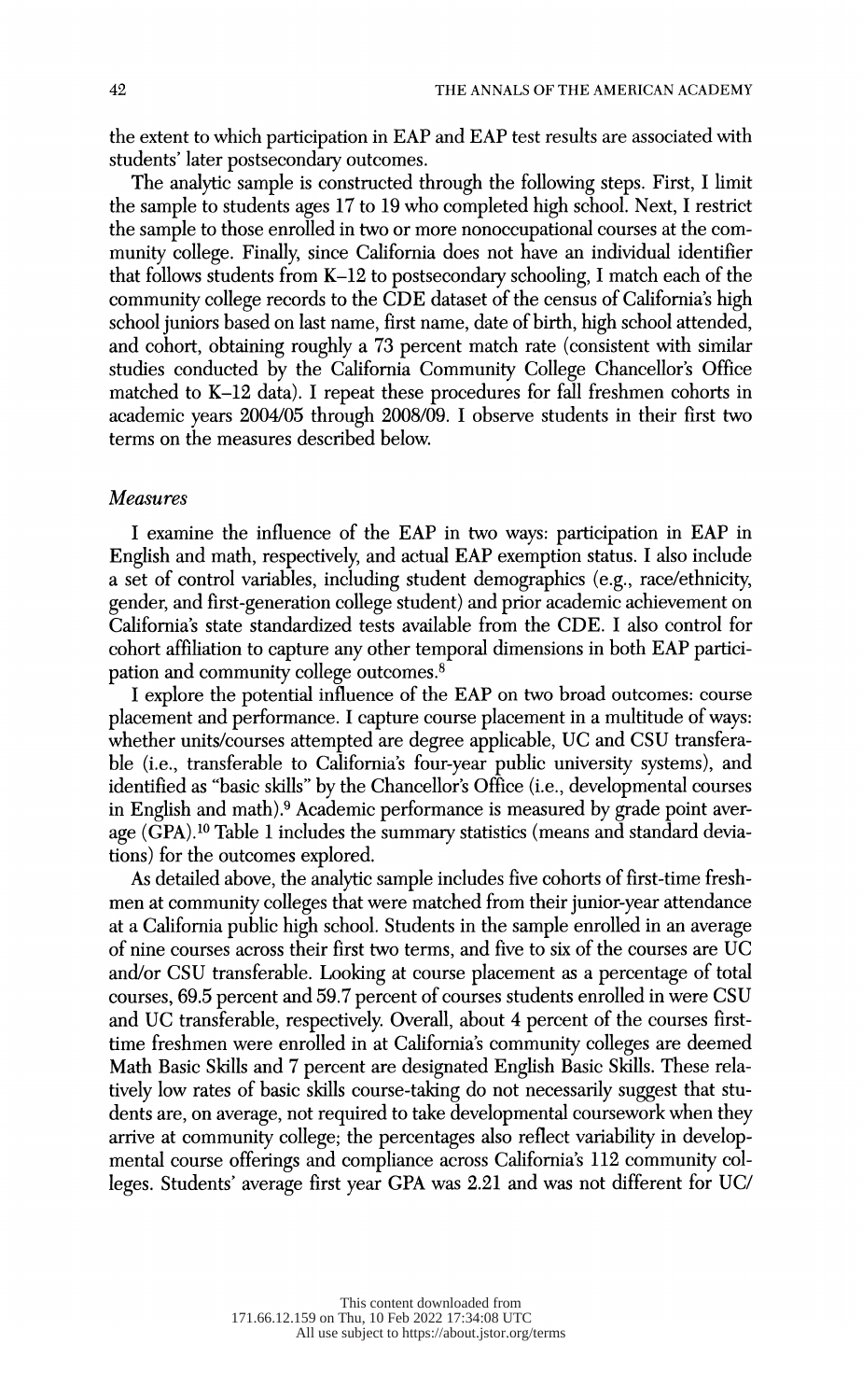#### CALIFORNIA'S EARLY ASSESSMENT PROGRAM 43

|                             | Mean  | <b>Standard Deviation</b> |
|-----------------------------|-------|---------------------------|
| <b>Total classes</b>        |       |                           |
| Overall                     | 9.10  | 2.58                      |
| UC-transferable             | 5.40  | 2.66                      |
| CSU-transferable            | 6.31  | 2.67                      |
| Nondegree                   | 1.23  | 1.68                      |
| Math Basic Skills           | 0.38  | 0.71                      |
| <b>English Basic Skills</b> | 0.59  | 1.04                      |
| Percent classes             |       |                           |
| CSU-transferable            | 69.49 | 23.02                     |
| UC-transferable             | 59.68 | 24.98                     |
| Math Basic Skills           | 4.45  | 8.48                      |
| <b>English Basic Skills</b> | 6.75  | 11.94                     |
| <b>Percent</b> units        |       |                           |
| CSU-transferable            | 69.71 | 24.38                     |
| UC-transferable             | 60.68 | 26.11                     |
| Math Basic Skills           | 5.23  | 10.08                     |
| <b>English Basic Skills</b> | 7.60  | 13.28                     |
| Grade point average         |       |                           |
| Overall GPA                 | 2.21  | 0.97                      |
| UC-transferable GPA         | 2.24  | 1.07                      |
| CSU-transferable GPA        | 2.25  | 1.04                      |
| Math Basic Skills GPA       | 1.91  | 1.257                     |
| English Basic Skills GPA    | 1.70  | 1.267                     |

TABLE 1 Descriptive Statistics of Outcome Measures for Analytic Sample  $(n = 364,368)$ 

CSU-transferable courses. GPA is, on average, quite a bit lower in courses that are deemed Basic Skills (1.91 for math basic skills).

#### *Analytic strategy*

To answer the first research question, I first investigate how many community college freshmen took the EAP as high school juniors, and among those who participated in the EAP, how many reached exemption status in English and math. Next, I present a series of cross tabulations investigating whether the outcome measures differ by EAP participation for math and English.

To assess the extent to which EAP participation may be associated with community college success (the second research question), I fit a series of regression models that predict a host of placement and performance outcomes as a function of EAP participation in math and English, respectively, controlling for students' demographic characteristics, prior achievement, and high school cohort affiliation. Specifically, I fit the following model using ordinary least squares (OLS)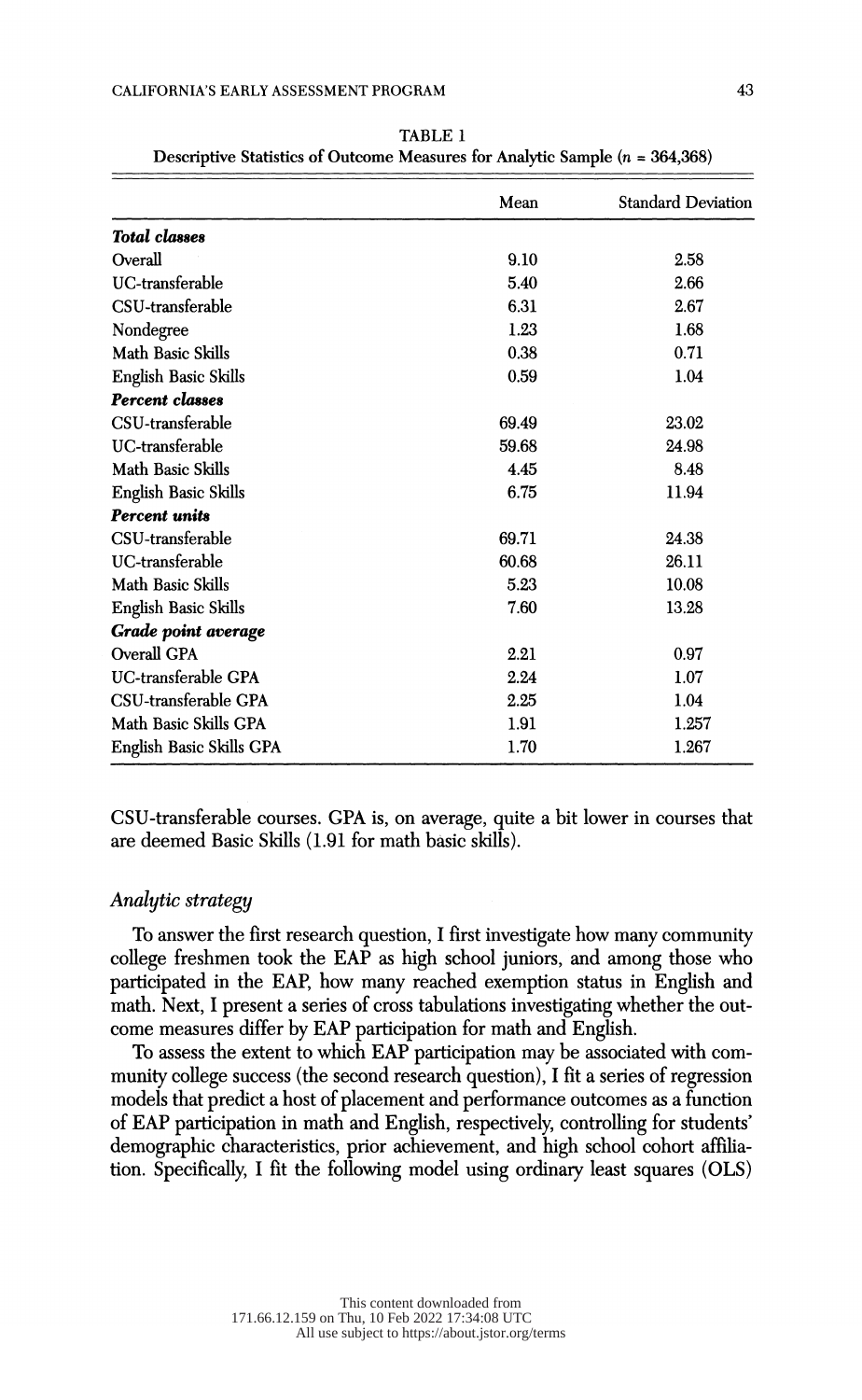regression, testing the basic relationship between EAP participation and firstyear college behavior:

$$
Y_i = \beta_1 EAP\_Participate_i + \gamma Z_i + \varepsilon_i \tag{1}
$$

where  $Y_i$  is the outcome of interest (course enrollment and performance) for student *i*, EAP\_Participate<sub>i</sub> is a binary variable indicating whether a student participated in EAP (in English and math respectively),  $\gamma \overline{Z}_i$  represents a vector of control variables (e.g., students' demographic characteristics, prior achievement, and high school cohort affiliation) for student i, and  $\varepsilon_i$  is the error term for student *i.* 

Finally, I assess the extent to which EAP test results may provide valuable information for course placements and performance among community college freshmen. I fit a series of models that regress the same course enrollment and performance measures on students' EAP exemption status in math and English, respectively, again controlling for students' demographic characteristics, prior achievement, and high school cohort affiliation, using the following model:

$$
Y_i = \beta_1 EAP \_Exempt_i + \gamma Z_i + \varepsilon_i \tag{2}
$$

where,  $Y_i$  is the same outcome of interest (course enrollment and performance) for student *i,* now *EAP \_Exempt;* is a binary variable indicating whether a student got a "college-ready" signal on the EAP assessment in English and math, respectively. For math, I employ a second dummy variable to distinguish between exempt, conditionally exempt, and not exempt.  $\gamma Z_i$  represents the same vector of control variables for student *i*, and  $\varepsilon_i$  is the error term for student *i*. This unique dataset, which tracks California students from the K-12 to the postsecondary system, allows me to evaluate the extent to which prior high school achievement tests (in particular EAP, which is validated to identify college readiness) predict academic success at community college.

# **Findings**

### *EAP participation and exemption outcomes across California's community colleges*

Table 2 details the EAP participation and performance outcomes among community college students for each cohort. The table shows that EAP participation in English increased from 46 percent in the first year (2005) of the program to 86 percent by the fifth year of the program. Although the rate of English exemption on the EAP declined some in the early years of the program, EAP participation also nearly doubled over this period and has become more universally adopted among high schools in recent years, thereby attenuating the selection effect of participation.<sup>11</sup>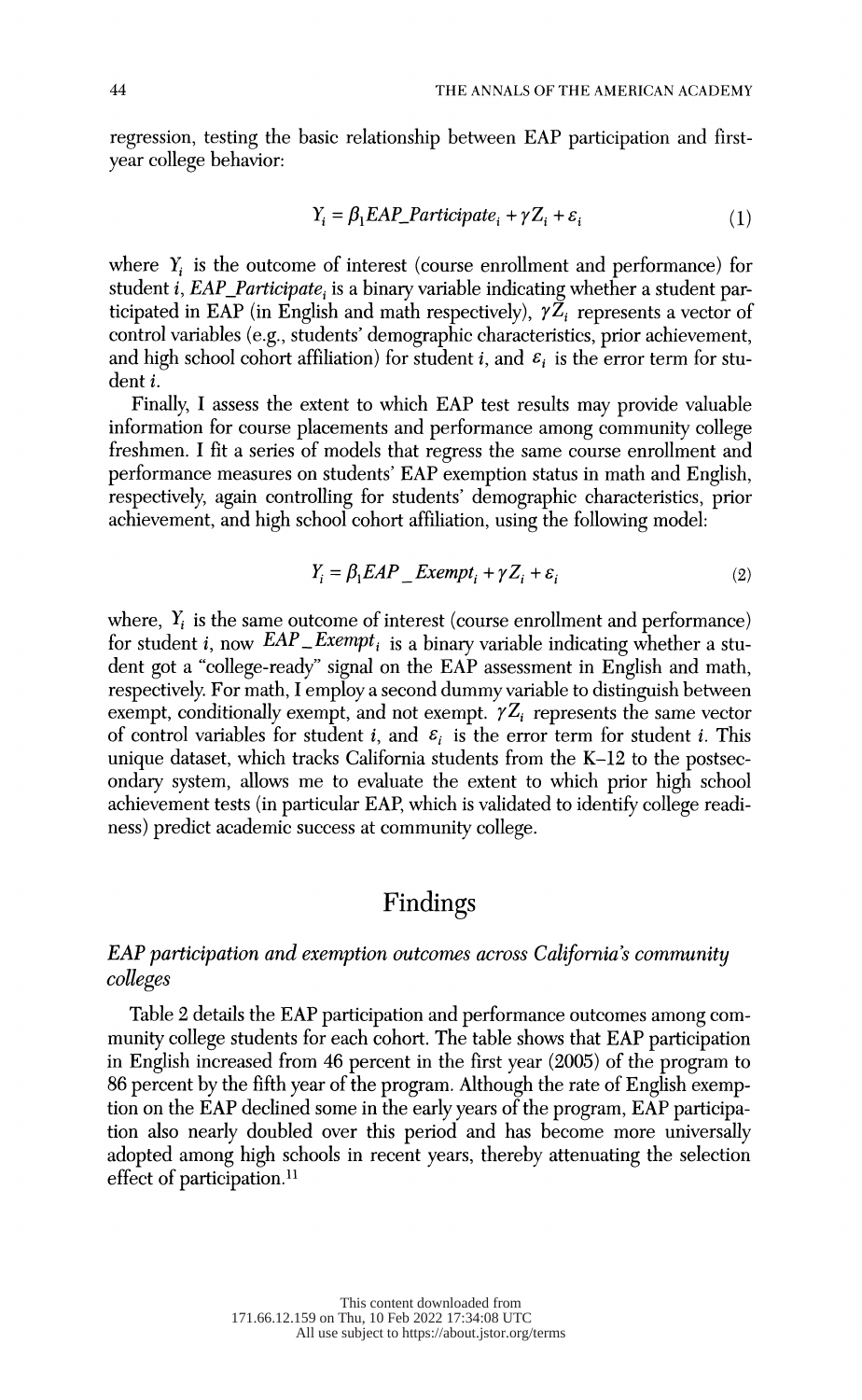|                            | 2005      |        | 2006              |        | 2007              |        | 2008              |        | 2009              |         |
|----------------------------|-----------|--------|-------------------|--------|-------------------|--------|-------------------|--------|-------------------|---------|
|                            | Frequency |        | Percent Frequency |        | Percent Frequency |        | Percent Frequency |        | Percent Frequency | Percent |
| Participate in English EAP | 26,688    | 45.94% | 34,995            | 52.18% | 42,686            | 58.58% | 67,111            | 82.02% | 72,312            | 85.55%  |
| Exempt on English EAP      | 3.973     | 14.89% | 5,804             | 16.59% | 6.912             | 16.19% | 8.318             | 12.39% | 9.849             | 13.62%  |
| Oualified to take math     | 26,187    | 45.08% | 31.447            | 46.89% | 35,589            | 48.84% | 41,927            | 51.24% | 45,733            | 54.10%  |
| Participate in math EAP    | 18,737    | 71.55% | 21,328            | 67.82% | 25,475            | 71.58% | 29,087            | 69.38% | 31,594            | 69.08%  |
| Conditional exempt on math | 6,835     | 36.48% | 8,211             | 38.50% | 9.451             | 37.10% | 10.918            | 37.52% | 12,395            | 39.16%  |
| Exempt on math             | 869       | 4.64%  | 1,055             | 4.95%  | 1,308             | 5.13%  | 1.710             | 5.88%  | 2.016             | 6.37%   |

TABLE2 EAP Participation and Performance among First-Time Freshmen Attending California Community Colleges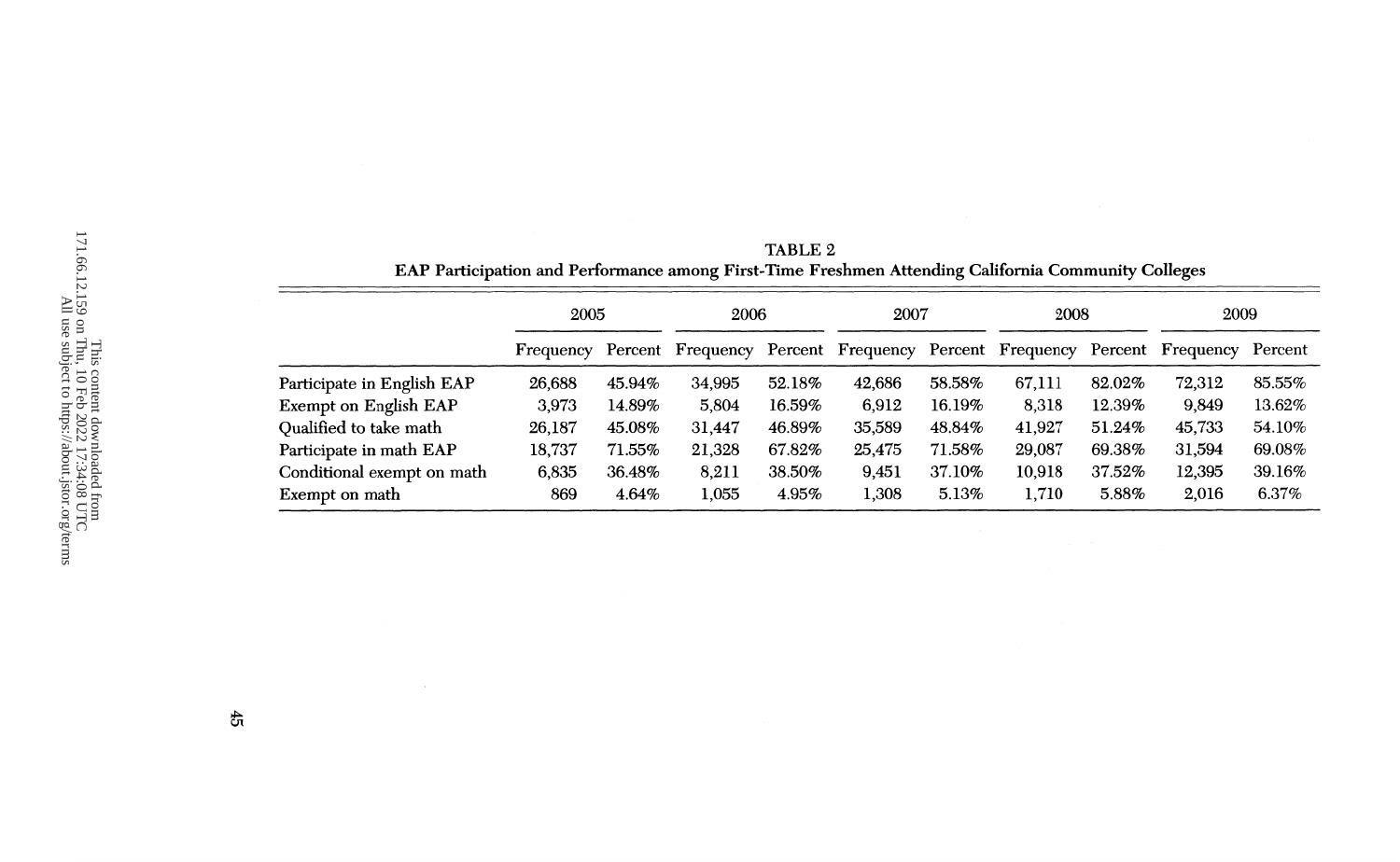In math, students have to meet a level of course-taking in high school to be eligible even to take the EAP exam, and roughly half of all California high school juniors qualify to do so. The percentage of students attending community colleges who were eligible to participate in the math EAP has increased gradually, suggesting that the average, traditional-age first-time freshmen attending a California community college has had increasingly more rigorous math coursework while in high school. Despite increased eligibility, the rates of EAP math participation among community college students have not increased in the first five years of the EAP, fluctuating between 68 percent and 71 percent.

How do EAP math takers do on the exam? Among community college students who were eligible for and took the math portion, between 36 percent and 39 percent obtained a conditional exempt and only 5 to 6 percent obtained an exempt status. In fact, in the entire community college system, very few students enter college with the designation of college ready based on the EAP-about 1,000 in the early years and about 2,000 in more recent years.

### EAP *participation and student outcomes*

To evaluate the extent to which EAP participation is associated with higherlevel course placements and performance, I fit a series of regression models for freshmen cohorts 2005-2007, controlling for a variety of student demographic characteristics and high school academic performance. Tables 3 and 4 summarize the results from these models.12 Each column represents a separate outcome. The top panel looks at the difference in the fraction of courses taken at a community college between those who participate in EAP as juniors and those who do not. The bottom panel looks at differences in first-year GPA at community college associated with EAP participation. To illustrate the "average effect" of participating in the EAP on type of course enrollment, I divide the coefficient by the average sample means, to provide a percentage change at the mean. These are the standardized average differences in each outcome (i.e., the fraction of courses that are UC transferable) by EAP participation at the mean (or for the average student). For GPA, the average effect is best illustrated by comparing the coefficients to their respective standard deviations.

The first panel of Table 3 shows that, compared with those who do not take the English EAP, the average community college student who takes the English EAP has fewer courses that are nondegree applicable (-7.6 percent); more CSUtransferable courses (1.97 percent); more UC-transferable courses (2.54 percent); and fewer English Basic Skills courses (-6.98 percent), controlling for student demographic characteristics and eleventh grade standardized test scores. The second panel of Table 3 shows that students who participate in the English EAP, when compared with those who do not, have, on average, a .06 higher grade point average in nondegree applicable courses, CSU-transferable courses, and UC-transferable courses. These differences, although statistically significant, are very small in magnitude-about one-twentieth of a standard deviation. In English Basic Skills courses, the difference in GPA between EAP test-takers and non-test-takers (about .03) was not statistically significant after controlling for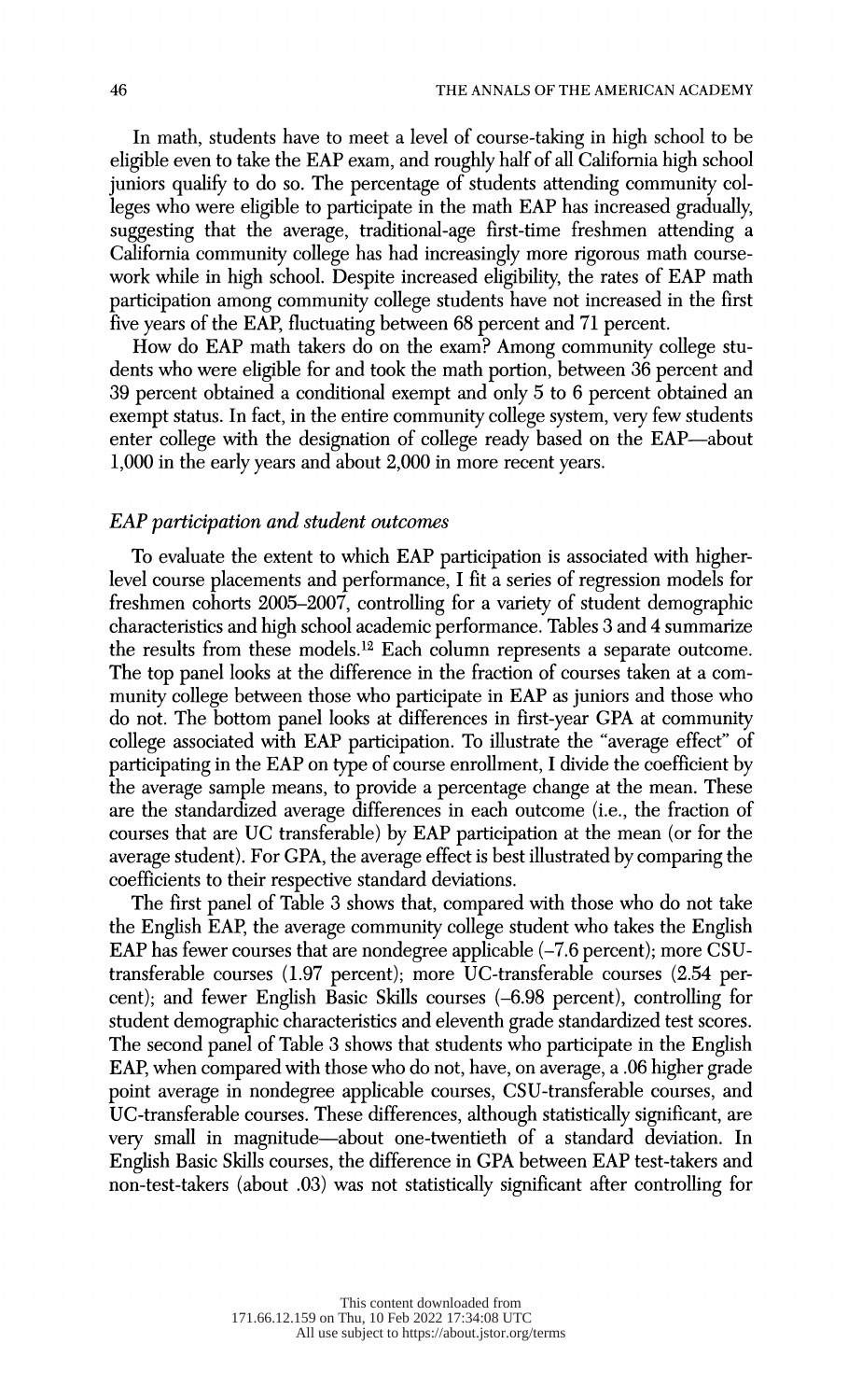|                            | A. EAP Participation Effect on Fraction of Classes<br><b>That Are:</b> |            |            |                                                         |  |  |
|----------------------------|------------------------------------------------------------------------|------------|------------|---------------------------------------------------------|--|--|
|                            |                                                                        |            |            | Nondegree CSU Transfer UC Transfer English Basic Skills |  |  |
| OLS coefficient            | $-0109$ ***                                                            | $.0135***$ | .0149      | $-.0047$ ***                                            |  |  |
| Standard errors            | (0.0022)                                                               | (0.0022)   | (0.0025)   | (0.0013)                                                |  |  |
| Average values of outcomes | 0.14                                                                   | 0.69       | 0.59       | 0.07                                                    |  |  |
| Percent change at the mean | $-7.60\%$                                                              | 1.97%      | 2.54%      | $-6.98\%$                                               |  |  |
| Number of students         | 138,422                                                                | 138,422    | 138,422    | 138,422                                                 |  |  |
| R-squared                  | .223                                                                   | .227       | .218       | .149                                                    |  |  |
|                            | <b>B. EAP Participation Effect on Grade Point Average:</b>             |            |            |                                                         |  |  |
|                            |                                                                        |            |            | Nondegree CSU Transfer UC Transfer English Basic Skills |  |  |
| <b>OLS</b> coefficient     | $.0583***$                                                             | $.0614***$ | $.0573***$ | .0257                                                   |  |  |
| Standard errors            | (0.0125)                                                               | (0.0078)   | (0.0082)   | (0.0220)                                                |  |  |
| Average values of outcomes | 2.12                                                                   | 2.22       | 2.21       | 1.69                                                    |  |  |
| Standard deviation         | 1.17                                                                   | 1.04       | 1.07       | 1.24                                                    |  |  |
| Number of students         | 48,685                                                                 | 134,767    | 131,902    | 45,333                                                  |  |  |

TABLE<sub>3</sub> Effect of English EAP Participation on Course Placement and Grades

NOTE: Control variables: California standardized test scores (CST), CST-squared, gender, race/ethnicity (African American/black, Latino, white, Asian, Other), first-generation college student, cohort fixed effects.

.063 .078 .076 .048

 $\frac{600}{p}$  < .001.

R-squared

student demographic characteristics and eleventh grade standardized test scores.

Table 4 summarizes the results for EAP participation in math. The first panel shows that the average community college student who takes the math EAP looks similar in course participation to the average student who does not, when controlling for high school characteristics, eleventh grade standardized test scores, and math EAP eligibility. Only one difference is statistically significant: EAP takers enroll in fewer UC-transferable courses (though the difference is less than -1 percent). The second panel of Table 4 illustrates that students who participate in the math EAP, when compared with those who do not, have, on average, higher grades in all types of courses, but these differences-controlling for students background characteristics, prior test scores, and eligibility to take the math EAP-are trivial. This finding may not be surprising given the high threshold necessary even to be eligible to take the math portion of the EAP exam.

### *The EAP college-ready signal at community colleges*

I next evaluate the effect of obtaining a college-ready signal on the EAP (among test-takers) on course-taking and achievement outcomes. Essentially I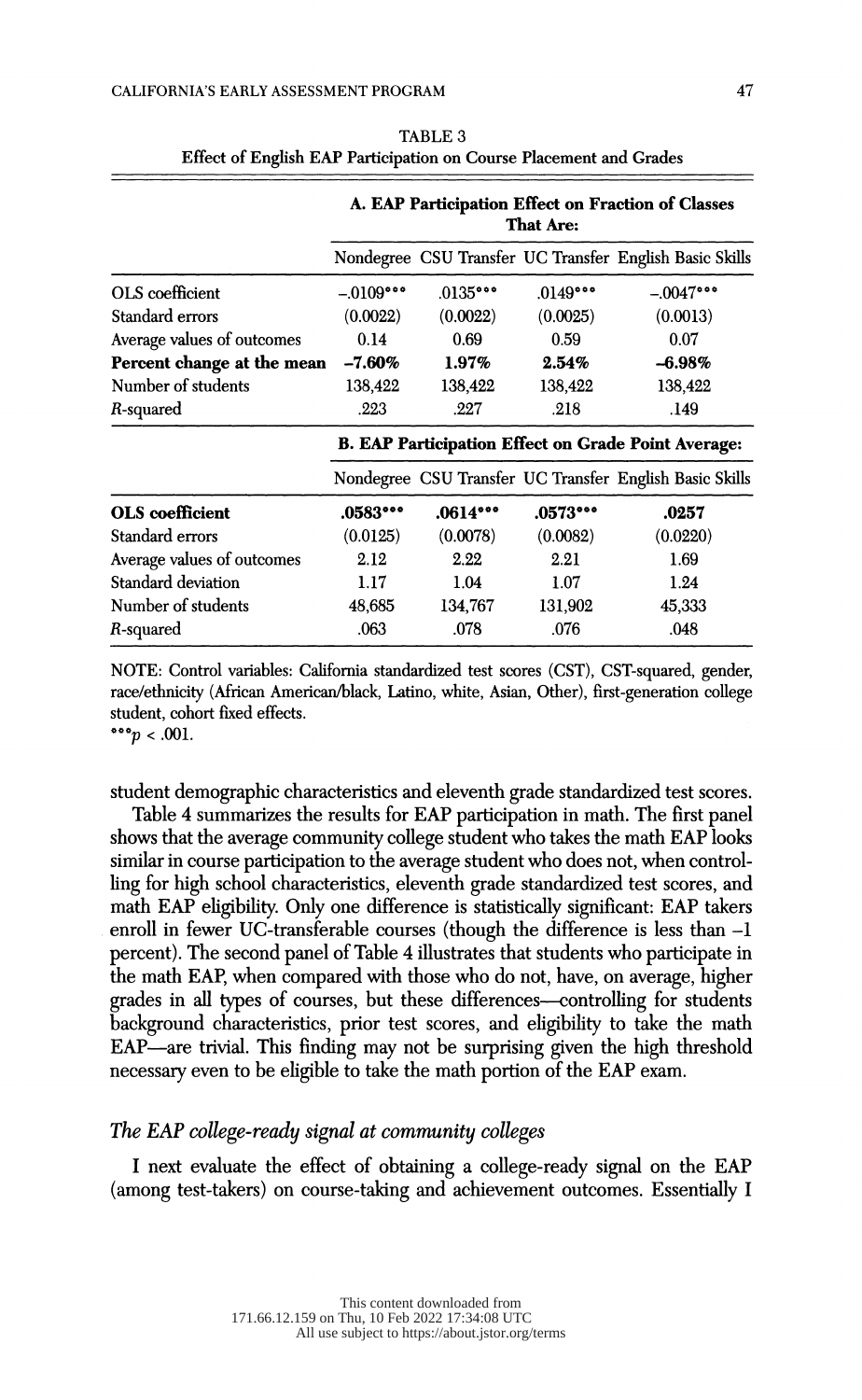|                            | A. EAP Participation Effect on Fraction of Classes<br><b>That Are:</b> |           |                        |                                                      |  |  |
|----------------------------|------------------------------------------------------------------------|-----------|------------------------|------------------------------------------------------|--|--|
|                            |                                                                        |           |                        | Nondegree CSU Transfer UC Transfer Math Basic Skills |  |  |
| OLS coefficient            | .0013                                                                  | $-.0026$  | $-.0062$ <sup>**</sup> | .0003                                                |  |  |
| Standard errors            | (0.0021)                                                               | (0.0025)  | (0.0029)               | (0.0008)                                             |  |  |
| Average values of outcomes | 0.09                                                                   | 0.75      | 0.66                   | 0.02                                                 |  |  |
| Percent change at the mean | 1.47%                                                                  | $-0.35\%$ | $-0.93%$               | 1.23%                                                |  |  |
| Number of students         | 67,191                                                                 | 67,191    | 67,191                 | 67,191                                               |  |  |
| R-squared                  | .160                                                                   | .194      | .170                   | .099                                                 |  |  |
|                            | <b>B. EAP Participation Effect on Grade Point Average:</b>             |           |                        |                                                      |  |  |
|                            | CSU Transfer UC Transfer Math Basic Skills<br>Nondegree                |           |                        |                                                      |  |  |

TABLE<sub>4</sub> Effect of Math EAP Participation on Course Placement and Grades

|                            | <b>B. EAP Participation Effect on Grade Point Average:</b> |           |          |                                                      |  |
|----------------------------|------------------------------------------------------------|-----------|----------|------------------------------------------------------|--|
|                            |                                                            |           |          | Nondegree CSU Transfer UC Transfer Math Basic Skills |  |
| <b>OLS</b> coefficient     | .0390*                                                     | $.0218**$ | .0215    | .0349                                                |  |
| Standard errors            | (0.0200)                                                   | (0.0100)  | (0.0102) | (0.0343)                                             |  |
| Average values of outcomes | 2.44                                                       | 2.43      | 2.42     | 2.25                                                 |  |
| Standard deviation         | 1.13                                                       | 0.98      | 1.01     | 1.23                                                 |  |
| Number of students         | 16,908                                                     | 66,141    | 65,451   | 6,504                                                |  |
| R-squared                  | .063                                                       | .081      | .079     | .074                                                 |  |

NOTE: Control variables: California standardized test scores (CST), CST-squared, type of math CST taken, gender, race/ethnicity (African American/black, Latino, white, Asian, Other), first-generation college student, cohort fixed effects.  $^{6}p < .05.$   $^{6}p < .01.$ 

compare whether outcomes between EAP test-takers who obtain an exempt score differ from those who receive a nonexempt score. I conduct the comparison for English and math, and in math, also compare those who obtain a conditional exempt score. All models control for students' demographic characteristics and prior academic achievement, as measured by eleventh grade CST scores. The latter control tests whether the EAP exemption offers useful information in predicting course placement and grades, above and beyond California's mandatory test for accountability under No Child Left Behind. Findings from this analysis are summarized in Tables 5 and 6, for English and math, respectively.

In panel A of Table 5, I compare the outcomes of English EAP test-takers who score exempt with those who do not (controlling for demographic characteristics and eleventh grade CST scores). Community college students who obtain an exempt on the EAP as high school juniors have different course-taking patterns than their peers who do not obtain an exempt on the English EAP even when controlling for high school CST scores. Students who obtain an exempt on the English EAP are less likely to enroll in nondegree classes (-7.84 percent) and English basic skills classes (-6 percent) and more likely to enroll in CSUtransferable courses (5.07 percent) and UC-transferable courses (7.26 percent). Panel B shows that students who obtain an exempt on the English EAP, when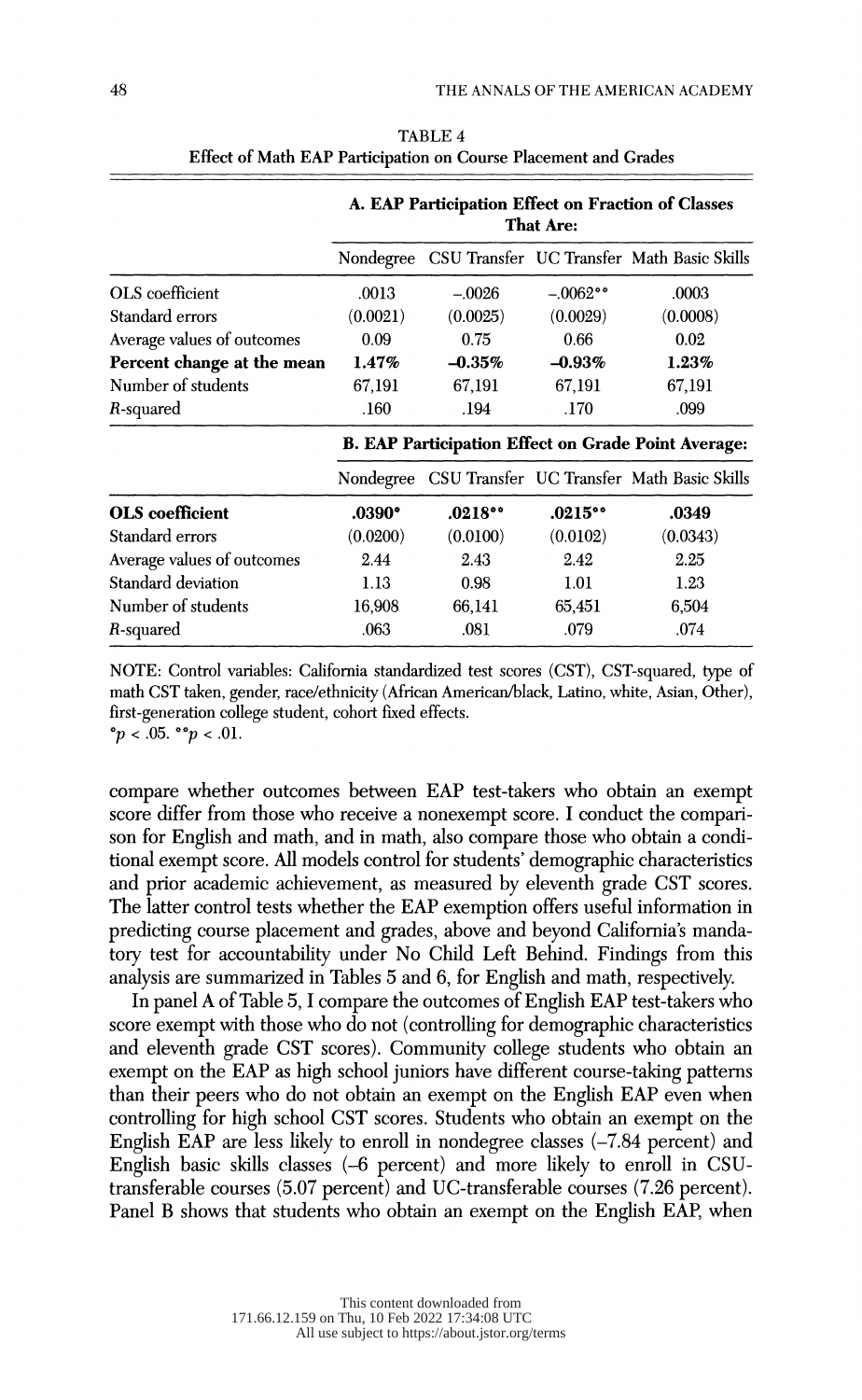|                            |             |            |             | Nondegree CSU Transfer UC Transfer English Basic Skills |
|----------------------------|-------------|------------|-------------|---------------------------------------------------------|
| OLS coefficient            | $-.0099***$ | $.0360***$ | $.0446$ °°° | $-.0038***$                                             |
| Standard errors            | (0.0010)    | (0.0015)   | (0.0018)    | (0.0006)                                                |
| Average values of outcomes | 0.13        | 0.71       | 0.61        | 0.06                                                    |
| Percent change at the mean | $-7.84%$    | $5.07\%$   | 7.26%       | $-6.00\%$                                               |
| Number of students         | 175,778     | 175,778    | 175,778     | 175,778                                                 |
| R-squared                  | .213        | .224       | .214        | .155                                                    |

TABLE<sub>5</sub> Effect of English EAP Exemption Status (College-Ready Signal) on Course Placement and Grades

| <b>B. EAP Exemption Effect on Grade Point Average:</b> |          |            |            |                                                                  |  |  |
|--------------------------------------------------------|----------|------------|------------|------------------------------------------------------------------|--|--|
| <b>OLS</b> coefficient                                 |          |            |            | Nondegree CSU Transfer UC Transfer English Basic Skills<br>.0433 |  |  |
|                                                        | .0258    | $.1760***$ | $.1810***$ |                                                                  |  |  |
| Standard errors                                        | (0.0303) | (0.0083)   | (0.0084)   | (0.0426)                                                         |  |  |
| Average values of outcomes                             | 2.22     | 2.30       | 2.29       | 1.76                                                             |  |  |
| Standard deviation                                     | 1.16     | 1.02       | 1.05       | 1.25                                                             |  |  |
| Number of students                                     | 57,936   | 172,705    | 169,936    | 53,256                                                           |  |  |
| R-squared                                              | .058     | .094       | .092       | .044                                                             |  |  |

NOTE: Control variables: California standardized test scores (CST), CST-squared, gender, race/ethnicity (African American/black, Latino, white, Asian, Other), first-generation college student, cohort fixed effects.

 $\mathbf{e} \cdot \mathbf{e} \cdot \mathbf{p}$  < .001.

compared with those who are not exempt, have, on average higher grades in CSU- and UC-transferable courses (about 0.18 higher, or the equivalent of about one-sixth of a standard deviation), controlling for student demographic characteristics and eleventh grade standardized test scores.

In math, I compare nonexempt students on the EAP to both exempt students and conditionally exempt students (Table 6). EAP exemption in math is associated with slightly higher rates of CSU transfer (2.66 percent) and UC transfer (2.52 percent) courses, lower (but not statistically significant) rates of nondegree course-taking (-1.02 percent), and much lower rates of Math Basic Skills coursetaking (-12.49 percent) compared with EAP nonexempt students and controlling for demographic characteristics and other measures of academic ability. However, students who obtain an exempt on the math EAP, on average, have grades that are comparable to those of nonexempt students.

Panel C of Table 6 shows differences in course-taking between conditionally exempt and nonexempt students on the math EAP. Conditionally exempt students average higher rates of CSU and UC transfer courses (about 3.0 percent) and lower rates of nondegree course-taking (-3.18 percent) and Math Basic Skills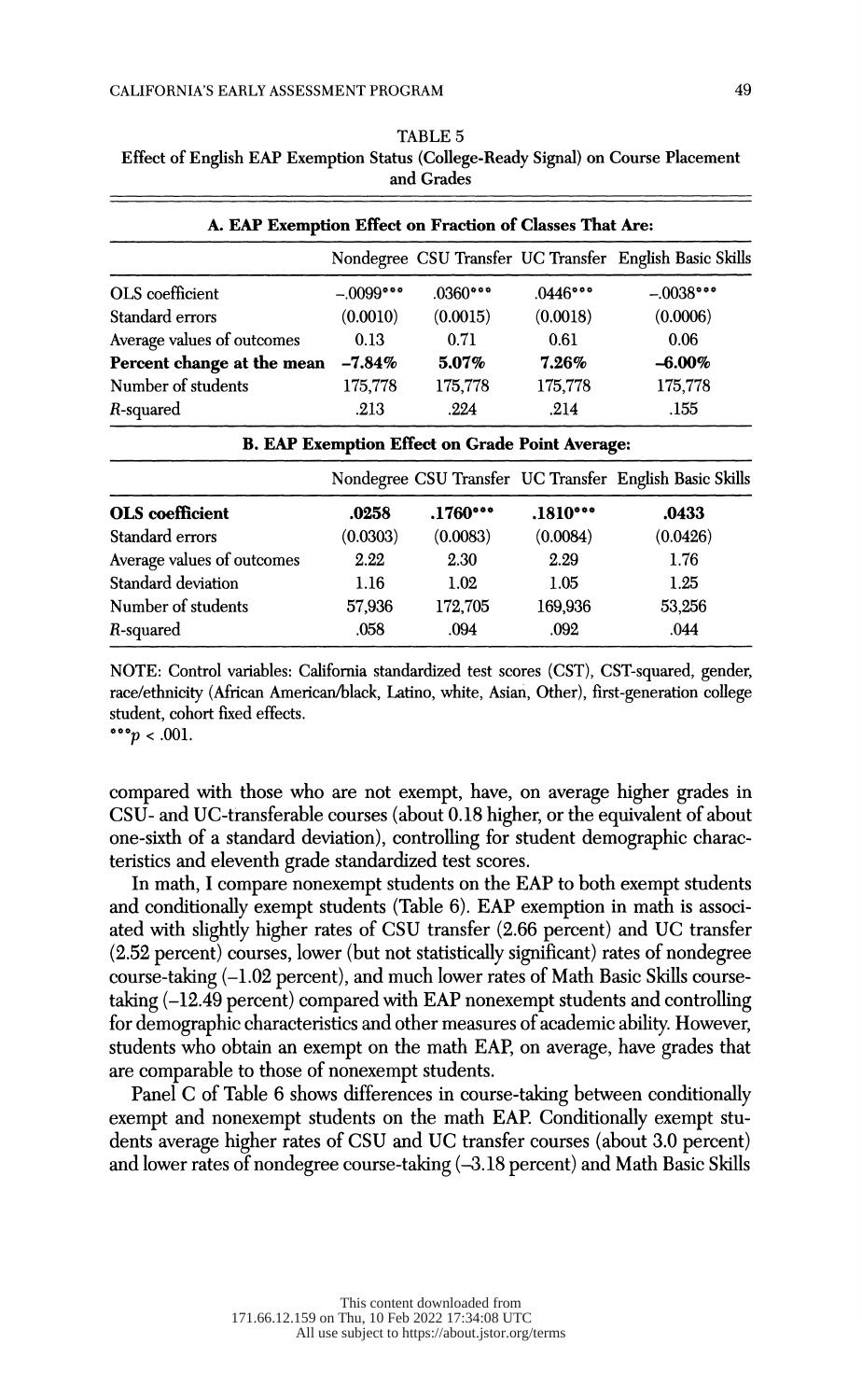| 6A: EAP Exemption Effect on Fraction of Classes That Are:             |            |                                                  |             |                                            |
|-----------------------------------------------------------------------|------------|--------------------------------------------------|-------------|--------------------------------------------|
|                                                                       | Nondegree  |                                                  |             | CSU Transfer UC Transfer Math Basic Skills |
| OLS coefficient                                                       | $-.0009$   | .0202                                            | $.0168$ *** | $-.0028$ ***                               |
| Standard errors                                                       | (0.0024)   | (0.0041)                                         | (0.0048)    | (0.0009)                                   |
| Average values of outcomes                                            | 0.09       | 0.76                                             | 0.67        | 0.02                                       |
| Percent change at the mean                                            | $-1.02\%$  | $2.66\%$                                         | 2.52%       | $-12.49\%$                                 |
| Number of students                                                    | 91,220     | 91,220                                           | 91,220      | 91,220                                     |
| R-squared                                                             | .161       | .201                                             | .177        | .107                                       |
|                                                                       |            | 6B: EAP Exemption Effect on Grade Point Average: |             |                                            |
|                                                                       | Nondegree  |                                                  |             | CSU Transfer UC Transfer Math Basic Skills |
| <b>OLS</b> coefficient                                                | $-.04$     | .04                                              | .03         | $-.54*$                                    |
| Standard errors                                                       | (0.08)     | (0.02)                                           | (0.02)      | (0.32)                                     |
| Average values of outcomes                                            | 2.50       | 2.48                                             | 2.47        | 2.29                                       |
| Standard deviation                                                    | 1.12       | 0.97                                             | 1.00        | 1.22                                       |
| Number of students                                                    | 22,357     | 90,094                                           | 89,192      | 9,031                                      |
| R-squared                                                             | .066       | .091                                             | .089        | .082                                       |
| 6C: EAP Conditional Exemption Effect on Fraction of Classes That Are: |            |                                                  |             |                                            |
|                                                                       | Nondegree  |                                                  |             | CSU Transfer UC Transfer Math Basic Skills |
| OLS coefficient                                                       | $-.0028$ * | $.0228$ ***                                      | $.0206$ *** | $-.0017$ °°                                |
| Standard errors                                                       | (0.0015)   | (0.0024)                                         | (0.0027)    | (0.0007)                                   |
| Average values of outcomes                                            | 0.09       | 0.76                                             | 0.67        | 0.02                                       |
| Percent change at the mean                                            | $-3.18%$   | 3.01%                                            | 3.09%       | $-7.73%$                                   |
| Number of students                                                    | 91,220     | 91,220                                           | 91,220      | 91,220                                     |
| R-squared                                                             | .161       | .201                                             | .177        | .107                                       |
| 6D:EAP Conditional Exemption Effect on Grade Point Average:           |            |                                                  |             |                                            |
|                                                                       | Nondegree  |                                                  |             | CSU Transfer UC Transfer Math Basic Skills |
| <b>OLS</b> coefficient                                                | .02        | .01                                              | .01         | .01                                        |
| Standard errors                                                       | (0.03)     | (0.01)                                           | (0.01)      | (0.05)                                     |
| Average values of outcomes                                            | 2.50       | 2.48                                             | 2.47        | 2.29                                       |
| Standard deviation                                                    | 1.12       | 0.97                                             | 1.00        | 1.22                                       |
| Number of students                                                    | 22,357     | 90,094                                           | 89,192      | 9,031                                      |
| R-squared                                                             | .066       | .091                                             | .089        | .082                                       |

TABLE 6 Effect of Math EAP Exemption Status on Course Placement and Grades

NOTE: Control variables: California standardized test scores (CST), CST-squared, type of math CST taken, gender, race/ethnicity (African American/black, Latino, white, Asian, Other), first-generation college student, cohort fixed effects.

 ${}^{\circ}p$  < .05.  ${}^{\circ}{}^{\circ}p$  < .01.  ${}^{\circ}{}^{\circ}{}^{\circ}p$  < .001.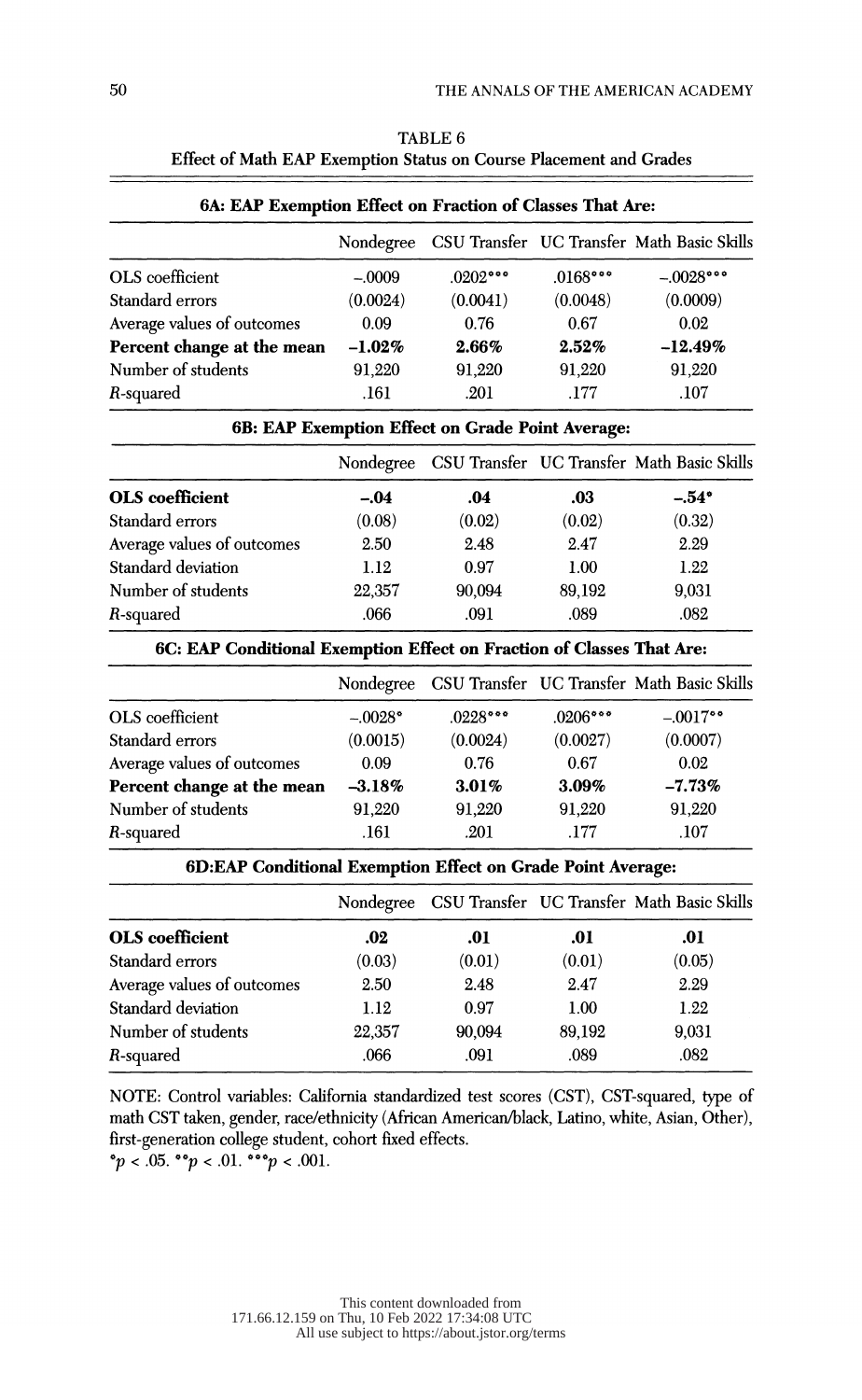courses (-7.73 percent) compared with EAP nonexempt students and controlling for demographic characteristics and other measures of academic ability. Differences in grade performance between conditionally exempt and nonexempt students were not statistically significant.

The analyses have several important limitations. First, these results are not causal; I can only conclude that the EAP is associated with these outcomes at community colleges, not that EAP participation or exemption status causes the outcomes. The EAP remains a voluntary program, and as such a host of unobserved differences at the individual and school levels may be associated with EAP participation and the outcomes I measure. In more recent years, however, participation in the EAP has become nearly universal across the majority of California's high schools (with statewide participation rates at over 90 percent), suggesting that the voluntary nature of the program may not be such a critical issue.

Second, given the varied ways that California community colleges assess and assign students to courses, I am unable to determine the appropriateness of students' developmental course placements. I also only evaluate students in their first year at college. Some students may require developmental courses but are unable to enroll in them in the first year because they are not available. Some community colleges may have rules similar to the CSU that prevent students from taking any transfer-level courses until all developmental course needs are met, while others offer flexibility. Nevertheless, because I analyze years prior to the implementation of the EAP at community colleges, this lack of standardization in course placements across the community college system is unlikely to be systematically different for EAP test-takers than non-test-takers or for those who are EAP exempt and nonexempt.

## **Conclusion**

The results of this analysis reveal that community college students have participated in the EAP in relatively large numbers, and that, controlling for a variety of factors, participation in EAP is associated with better first-year outcomes, specifically lower rates of developmental coursework, higher rates of transferlevel course enrollment, and higher grades. On average, students who obtain an EAP score that identifies them as college ready in English fare better in course placements and grades than similar students who do not obtain an English EAP exemption score. The analysis suggests that the EAP offers useful information about students' college readiness, above and beyond academic performance on California's high school standardized tests. Moreover, the information about college readiness offered by the EAP may be similar to what community colleges are obtaining through their own internal assessments. As such, community colleges stand to gain considerable utility (and perhaps efficiency) in implementing the EAP for purposes of remediation assessment and course placement.

The evidence in math is less clear. Because students must be eligible to participate in the math portion of the EAP, the sample of math test-takers is quite different from the sample of English test-takers. Students who take the math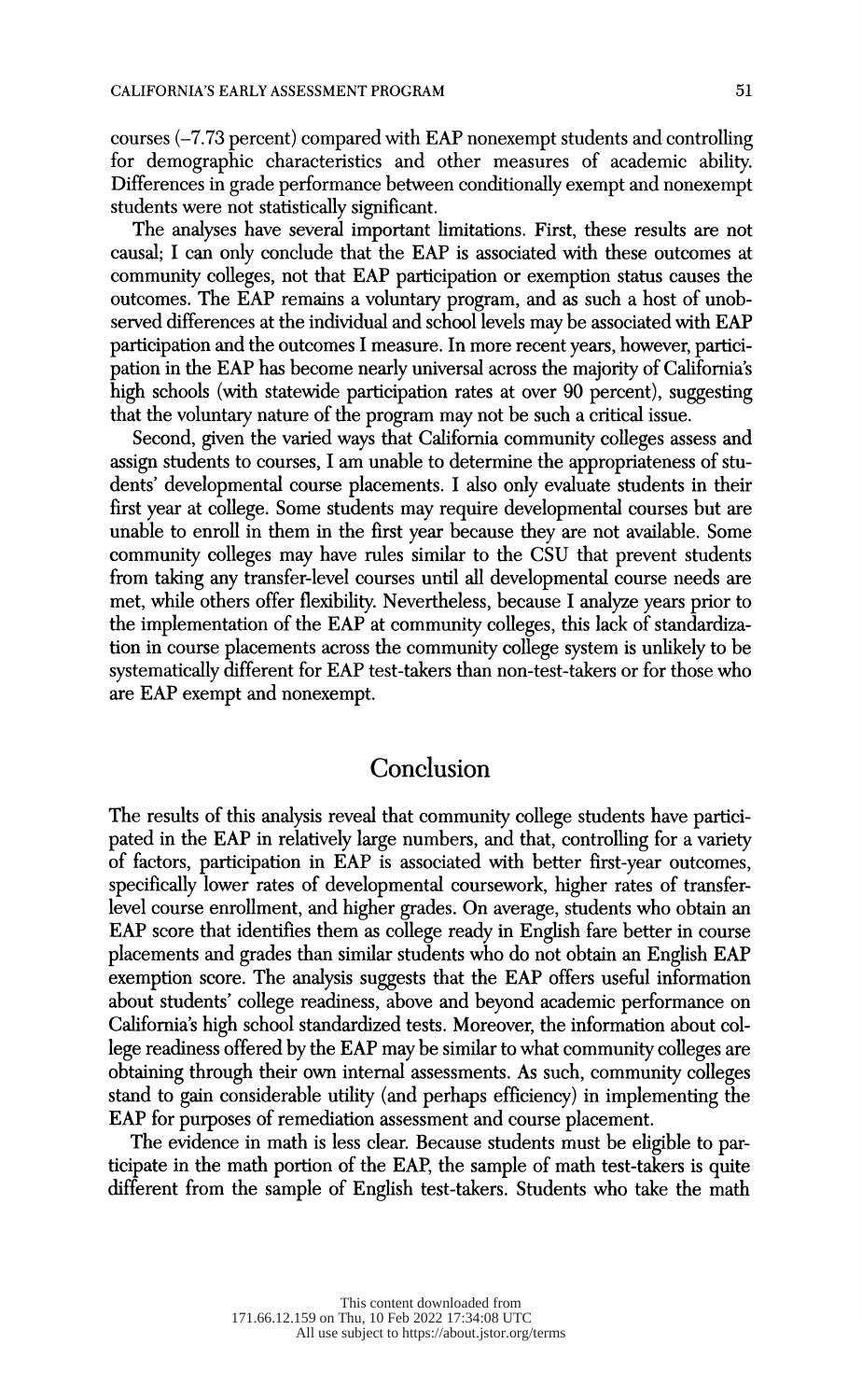EAP have enrolled in more rigorous courses during high school and are largely college bound. The analyses do not show a difference in course-taking patterns between math EAP eligible students who participate and those who do not, but they do show some positive effects of participation on grades. These findings suggest some selection effects, with more motivated students participating in the EAP. However, the investigation of the effects of exemption status on coursetaking also show statistically significant differences in the types of first-year courses in which students enroll based on their math exemption status. Given that many community colleges currently do not take into account any high school academic performance measures (e.g., high school courses, grades, or test scores) in course assignment, utilizing the EAP (even eligibility for the math EAP test taking) may be very useful in course placement and assessing students' developmental needs.

This study has several important implications that merit further discussion and investigation. First, the findings indicate that well-aligned assessments of college readiness at the high school level offer significant predictive power at the postsecondary level, a result that the Partnership for Assessment of Readiness for College and Careers and Smarter Balanced Assessment Consortium are moving toward with the implementation of the Common Core State Standards (see for example: ACT 2010).

Second, the analyses demonstrate that the EAP is both relevant and potentially useful to California community colleges in identifying students' academic needs when entering college either in lieu of college-specific exams, or at least as an additional indicator for course placement. Placement tests are often high stakes for students and as such should be implemented with great care. Recent research has highlighted the weak predictive power of college placement tests for purposes of remedial placement and suggests that the cutoff for compulsory remediation may be too high and should be adjusted to reduce overplacement into developmental coursework (Hughes and Scott-Clayton 2011; Scott-Clayton 2012). Moreover, researchers and policy-makers have devoted considerable attention to the use of multiple measures in developmental course placement at community colleges to remove potential obstacles in students' pathways to a college degree or certificate (Jackson and Kurlaender 2013; Scott-Clayton, Crosta, and Belfield 2012; Saxon, Levine-Brown, and Boylan 2008).13

A third potentially important policy implication is that providing alternative routes from K-12 to demonstrate college readiness proficiency may lead to greater efficiencies for both students and institutions in facilitating degree progress. Of course, reaching consensus over what constitutes college readiness is not without challenge, as evidenced by the fact that quite a few California community colleges have not (yet) adopted the EAP and continue to favor their own homegrown or alternative assessments. A related implication is the great difficulty in assessing the impacts of programs such as EAP on student- and institutional-level outcomes, given data limitations and a lack of cooperation between K-12 and postsecondary systems of education.

Last, very few students who enter California community colleges are identified as college ready based on these eleventh grade assessments. California's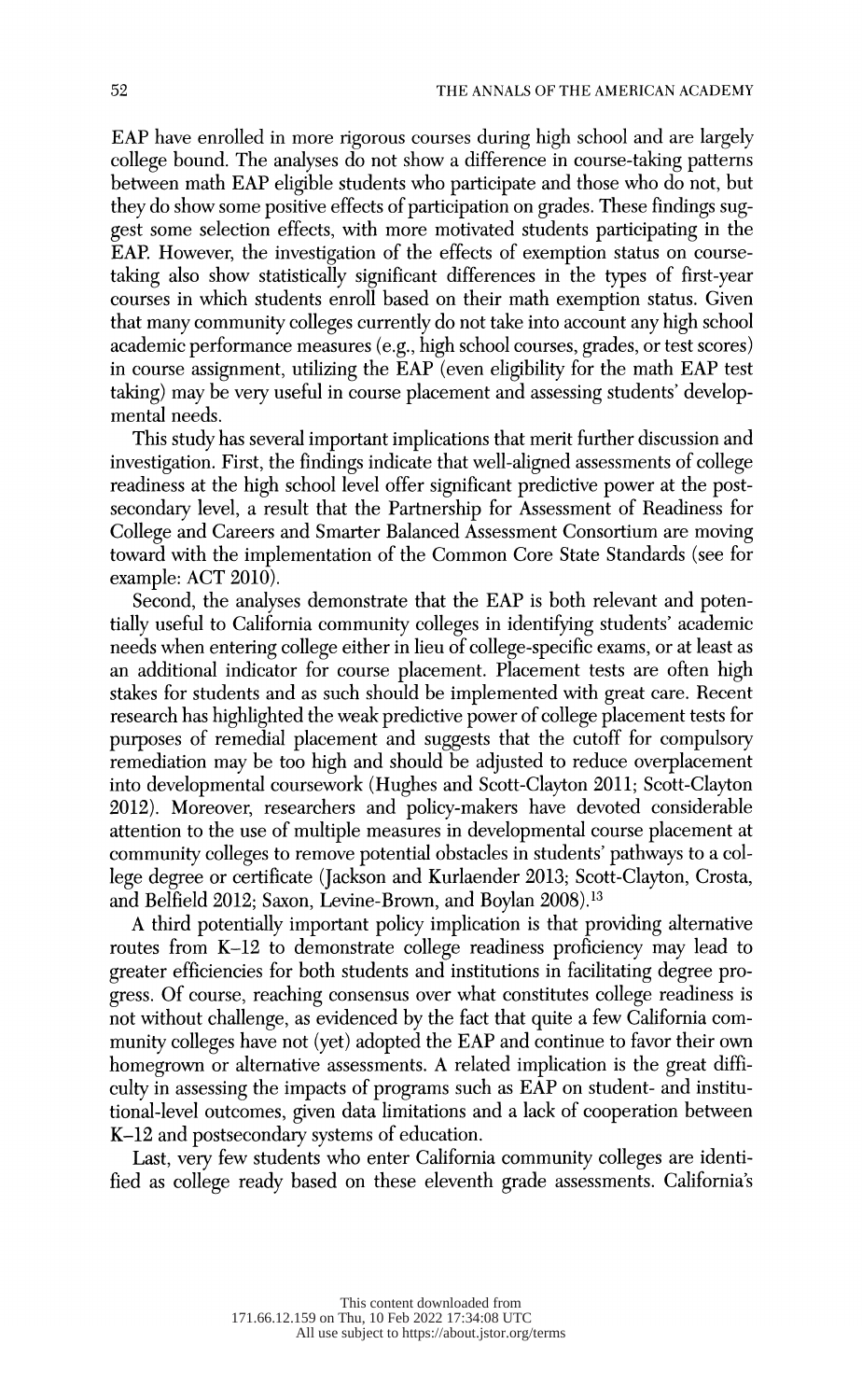experience with the EAP offers a unique perspective of what might lie ahead for the nation's broad-access institutions with the implementation of Common Core State Standards. More specifically, the findings suggest that informing students of their college readiness while they are still in high school may improve their transition to college. However, California's experience with the EAP also suggests that simply raising the academic standards of what it means to be college ready while in high school (without other significant reforms) is unlikely to result in a greater number of students entering community colleges ready for college-level work. In short, the findings here suggest that community colleges and other broad-access institutions will need to continue to partner with  $K-12$  education in addressing the sizable gaps in college readiness. The promise of Common Core State Standards for improving college readiness may only be fully realized by improving students' postsecondary success.

### **Notes**

1. Researchers are currently evaluating the impact of the Michigan Merit Curriculum as part of the Michigan Consortium for Educational Research; see http://michiganconsortium.org/.

2. Some scholars and educators prefer to use the term "developmental" education, rather than "remedial." The former avoids creating a deficit framework of what students do not know, instead favoring a developmental approach that suggests a continuum of learning. I use the terms *remedial* and *developmental* education interchangeably here.

3. Much of the description of the Early Assessment Program here comes from Howell, Kurlaender, and Grodsky (2009).

4. For additional information, see CSU-developed online resources to help students and their families make sense of their EAP results and what to do to prepare for CSU: http://www.csusuccess.org.

5. This program is currently being evaluated; the California State University was awarded an i3 innovation grant from the Institute for Educational Sciences to evaluate the Expository Reading and Writing Curriculum (ERWC), which is a key component of the EAP program. The evaluation should offer important lessons for the professional development efforts upon which the success of the Common Core State Standards hinges.

6. See www.cccco.edu/Portals/4/SS/EAP/TmgEAP/EAPlOl/chl/sb\_946\_bill\_20080928\_chaptered%5 Bl%5D.pdf.

7. See http://www.cccco.edu.

8. I also do additional analysis to capture any potential unobserved differences in these outcomes by community college campuses; results do not differ substantially with fixed effects at the campus level. Results may be obtained from the author upon request.

9. The California Community College Chancellor's Office categorizes all developmental coursework as either "Basic" (defined using the indicator CB08 "Course Basic Skills Status"), or "Remedial" (defined using the indicator CB21 "Course Prior to College Level"). These courses are below transfer-level courses.

10. All GPA variables are calculated using first-year classes where both units are attempted and a letter grade is given.Units attempted are defined by the variable "SX\_UNITS\_ATTEMPTED" and grade points are assigned using the standard A=4, B=3, C=2, D=l, F=0 and assigned using "SX\_GRADE"; "Pass," "No Pass," "Ungraded," "Withdrew," and so on are all excluded from the calculation of both grade points *and*  units attempted. Grades marked only as "Incomplete" are excluded, while grades marked as "Incomplete" with a default grade to be received if not completed are given the default grade. All GPA calculations are weighted by the number of units attempted. Therefore total GPA is calculated as the unit-weighted grade point total value divided by the number of units. Subgroup GPAs (e.g., UC transferable, CSU transferable, Basic Skills) are calculated only within that particular subgroup. Both the total grade points and the units attempted must fall within the subgroup to be included in the calculation. For example, the calculation of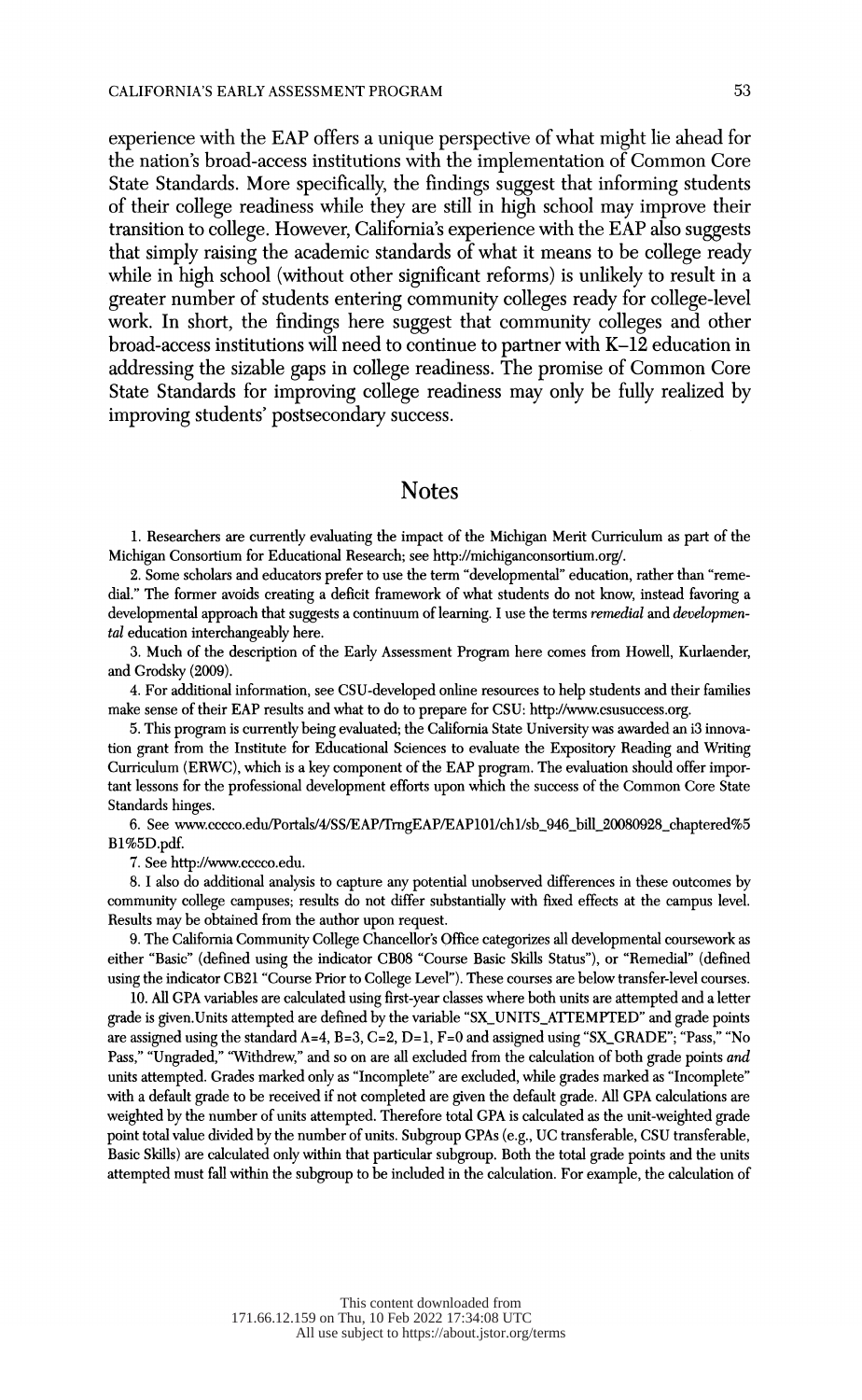UC-transferable GPA will only take into account the grades that were received and the units attempted in UC-transferable classes. The calculations are done by calculating the grade points and multiplying by the units attempted *for each class,* then, for each student, summing up the grade points and the units (within subgroup only, if necessary) and diving the grade points by the units. In other words, GPA follows the calculation below, where "i" is a student and "c" represents all the courses in the subgroup of interest.

$$
GPA_i = \frac{\sum_{c} Grade \, Points_{ic} \cdot Units \, Attempted_{ic}}{\sum_{c} Units \, Attempted_{ic}}
$$

11. Statewide, exemption rates on the English EAP have gone up slightly, from 20 percent in 2009 to 21 percent in 2010 to 23 percent in 2011. In math, EAP exemption rates have stayed fairly stable at 15 percent, and 43 percent conditional exempt. See http://eap20ll.ets.org/.

12. Full OLS models are available upon request from the author.

13. See for example, the Long Beach College Promise; http://lbcc.edu/promisepathways!.

# **References**

- Achieve, Inc. 2004. *The expectations gap: A 50-state review of high school graduation requirements.*  Washington, DC: Achieve, Inc.
- Achieve, Inc., The Education Trust, and Thomas B. Fordham Foundation. 2004. *The American diploma project: Ready or not: Creating a high school diploma that counts.* Washington, DC: Achieve, Inc.

ACT. 2010. *A first look at the Common Core and college and career readiness.* Iowa City, IA: ACT.

- Bailey, Thomas. 2009. Challenge and opportunity: Rethinking the role and function of developmental education in community college. *New Directions for Community Colleges* 145:11-30.
- Bettinger, Eric P., Angela Boatman, and Bridget Terry Long. 2013. Student supports: Developmental education and other academic programs. The Future of Children 23:93-115.

Bettinger, Eric P., and Bridget Terry Long. 2009. Addressing the needs of underprepared students in higher education: Does college remediation work? *Journal of Human Resources* 44:736-71.

- Conley, David T. 2005. *College knowledge: What it really takes for students to succeed and what we can do to get them ready.* San Francisco, CA: Jossey-Bass.
- Conley, David T. 2010. *College and career ready: Helping all students succeed beyond high school.* San Francisco, CA: Jossey-Bass.
- Deil-Amen, Regina, and James E. Rosenbaum. 2002. The unintended consequences of stigma-free remediation. *Sociology of Education* 75:249-68.
- Dynarski Susan **M.,** Kenneth Frank, Brian A. Jacob, and Barbara Schneider. 2012. *Impacts of the Michigan Merit Curriculum on student outcomes: Preliminary findings from the first cohort.* Ann Arbor, **MI:**  Michigan Consortium for Educational Research.

Grubb, W. Norton. 2001. *From black box to Pandora's box: Evaluating remedial/developmental education.*  New York, NY: Columbia University, Community College Research Center.

- Hoffman, Nancy, Joel Vargas, and Andrea Venezia, eds. 2007. *Minding the gap: Why integrating high*  school with college makes sense and how to do it. Cambridge, MA: Harvard Education Press.
- Howell, Jessica, Michal Kurlaender, and Eric Grodsky. 2010. Postsecondary preparation and remediation: Examining the effect of the early assessment program at California State University. *Journal of Policy Analysis and Management* 29:726-48.
- Hughes, Katherine L., and Judith Scott-Clayton. 2011. Assessing developmental assessment in community colleges. *Community College Review* 39:327-51.
- Jackson, Jacob. 2013. Impacts of a secondary and postsecondary alignment program on college application. Paper presented at the Association for Education Finance and Policy annual conference, New Orleans, LA, March 2013.
- Jackson, Jacob, and Michal Kurlaender. 2013. College readiness and college completion at broad access four-year institutions. *American Behavioral Scientist.* doi: 10.1177/0002764213515229.